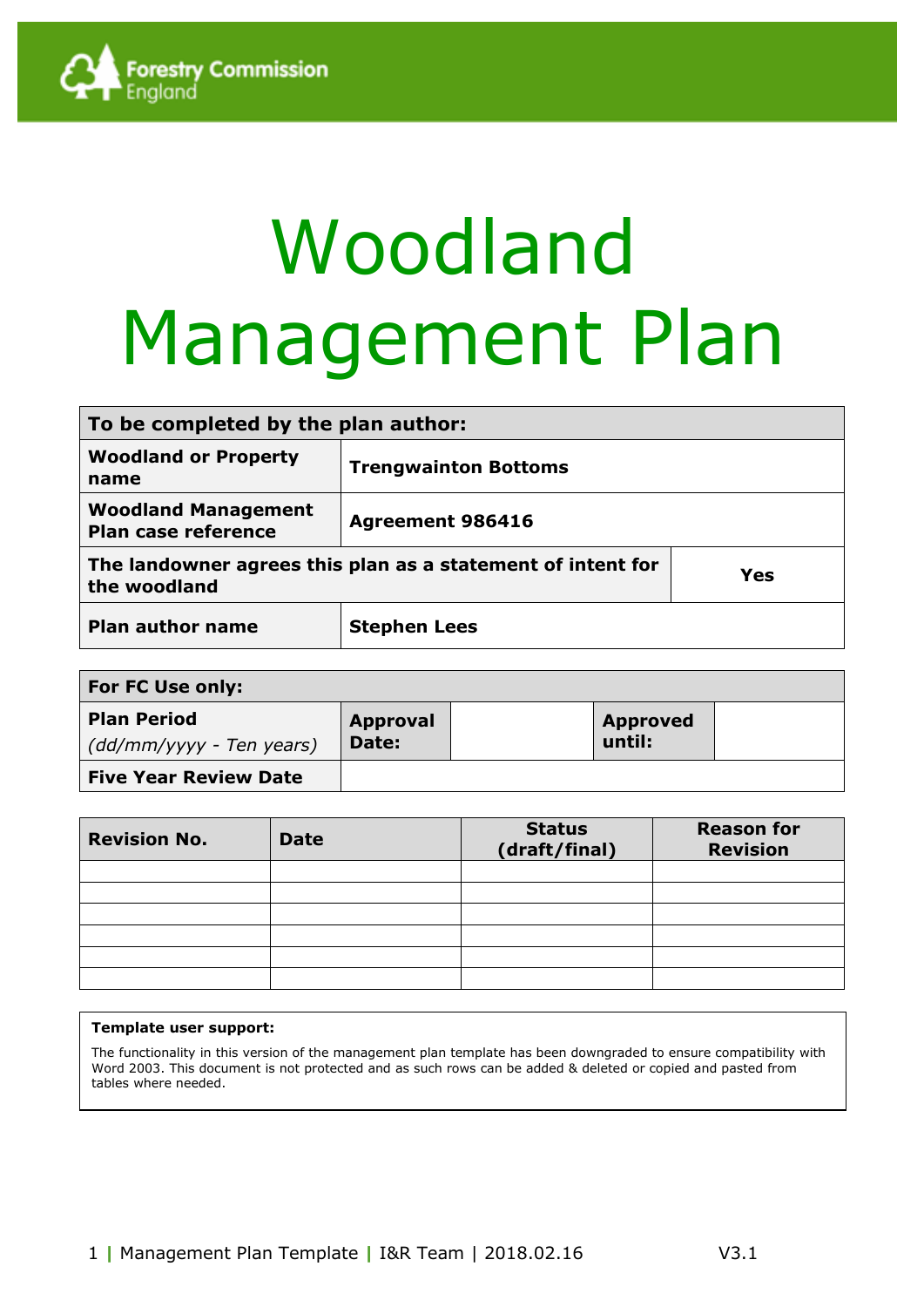

## **UK Forestry Standard management planning criteria**

Approval of this plan will be considered against the following UKFS criteria. Prior to submission review your plan against the criteria using the check list below.

|   | <b>UKFS management plan criteria</b>                                                                                                                                                                                                                                                                                                                                                                                                                                                                                                                                   | <b>Minimum approval requirements</b>                                                                                                                                                                                                                                                                                                                                                                                                                                                | <b>Author</b><br>check ⊠ |
|---|------------------------------------------------------------------------------------------------------------------------------------------------------------------------------------------------------------------------------------------------------------------------------------------------------------------------------------------------------------------------------------------------------------------------------------------------------------------------------------------------------------------------------------------------------------------------|-------------------------------------------------------------------------------------------------------------------------------------------------------------------------------------------------------------------------------------------------------------------------------------------------------------------------------------------------------------------------------------------------------------------------------------------------------------------------------------|--------------------------|
| 1 | <b>Plan Objectives:</b><br>Forest management plans should state the<br>objectives of management and set out how an<br>appropriate balance between social, economic,<br>and environmental objectives will be achieved.                                                                                                                                                                                                                                                                                                                                                  | • Management plan objectives are stated.<br>• Consideration is given to environmental,<br>economic and social objectives relevant to the<br>vision for the woodland.                                                                                                                                                                                                                                                                                                                | Yes/No                   |
| 2 | Forest context and important features in<br>management strategy:<br>Forest management plans should address the<br>forest context and the forest potential and<br>demonstrate how the relevant interests and<br>issues have been considered and addressed.                                                                                                                                                                                                                                                                                                              | Management intentions communicated in Sect.<br>6 of the management plan are in line with stated<br>objective(s) Sect. 2.<br>Management intentions should take account of:<br>• Relevant features and issues identified within<br>the woodland survey (Sect. 4)<br>• Any potential threats to and opportunities for<br>the woodland, as identified under woodland<br>protection (Sect. 5).<br>• Relevant comments received from stakeholder<br>engagement and documented in Sect. 7. | Yes/No                   |
| 3 | Identification of designations within and<br>surrounding the site:<br>For designated areas, e.g. National Parks or<br>SSSI, particular account should be taken of<br>landscape and other sensitivities in the design<br>of forests and forest infrastructure.                                                                                                                                                                                                                                                                                                          | • Survey information (Sect. 4) identifies any<br>designations that impact on woodland<br>management.<br>• Management intentions (Sect. 6) have taken<br>account of any designations.                                                                                                                                                                                                                                                                                                | Yes/No                   |
| 4 | Felling and restocking to improve forest<br>structure and diversity:<br>When planning felling and restocking, the<br>design of existing forests should be re-<br>assessed and any necessary changes made so<br>that they meet UKFS requirements.<br>Forests should be designed to achieve a<br>diverse structure of habitat, species and ages<br>of trees, appropriate to the scale and context.<br>Forests characterised by a lack of diversity,<br>due to extensive areas of even-aged trees,<br>should be progressively restructured to achieve<br>age class range. | • Felling and restocking proposals are consistent<br>with UKFS design principles (for example scale<br>and adjacency).<br>• Current diversity (structure, species, age<br>structure) of the woodland has been identified<br>through the survey (Sect. 4).<br>• Management intentions aim to improve /<br>maintain current diversity (structure, species,<br>and ages of trees).                                                                                                     | Yes/No                   |
| 5 | <b>Consultation:</b><br>Consultation on forest management plans and<br>proposals should be carried out according to<br>forestry authority procedures and, where<br>required, the Environmental Impact<br>Assessment Regulations.                                                                                                                                                                                                                                                                                                                                       | • Stakeholder engagement is in line with current<br>FC guidance and recorded in Sect. 7. The<br>minimum requirement is for statutory<br>consultation to take place, and this will be<br>carried out by the Forestry Commission.<br>• Plan authors undertake stakeholder<br>engagement (ref FC Ops Note 35) relevant to<br>the context and setting of the woodland.                                                                                                                  | Yes/No                   |
| 6 | <b>Plan Update and Review:</b><br>Management of the forest should conform to<br>the plan, and the plan should be updated to<br>ensure it is current and relevant.                                                                                                                                                                                                                                                                                                                                                                                                      | • A 5 year review period is stated on the 1st<br>page of the plan.<br>• Sect. 8 is completed with 1 indicator of<br>success per management objective.                                                                                                                                                                                                                                                                                                                               | Yes/No                   |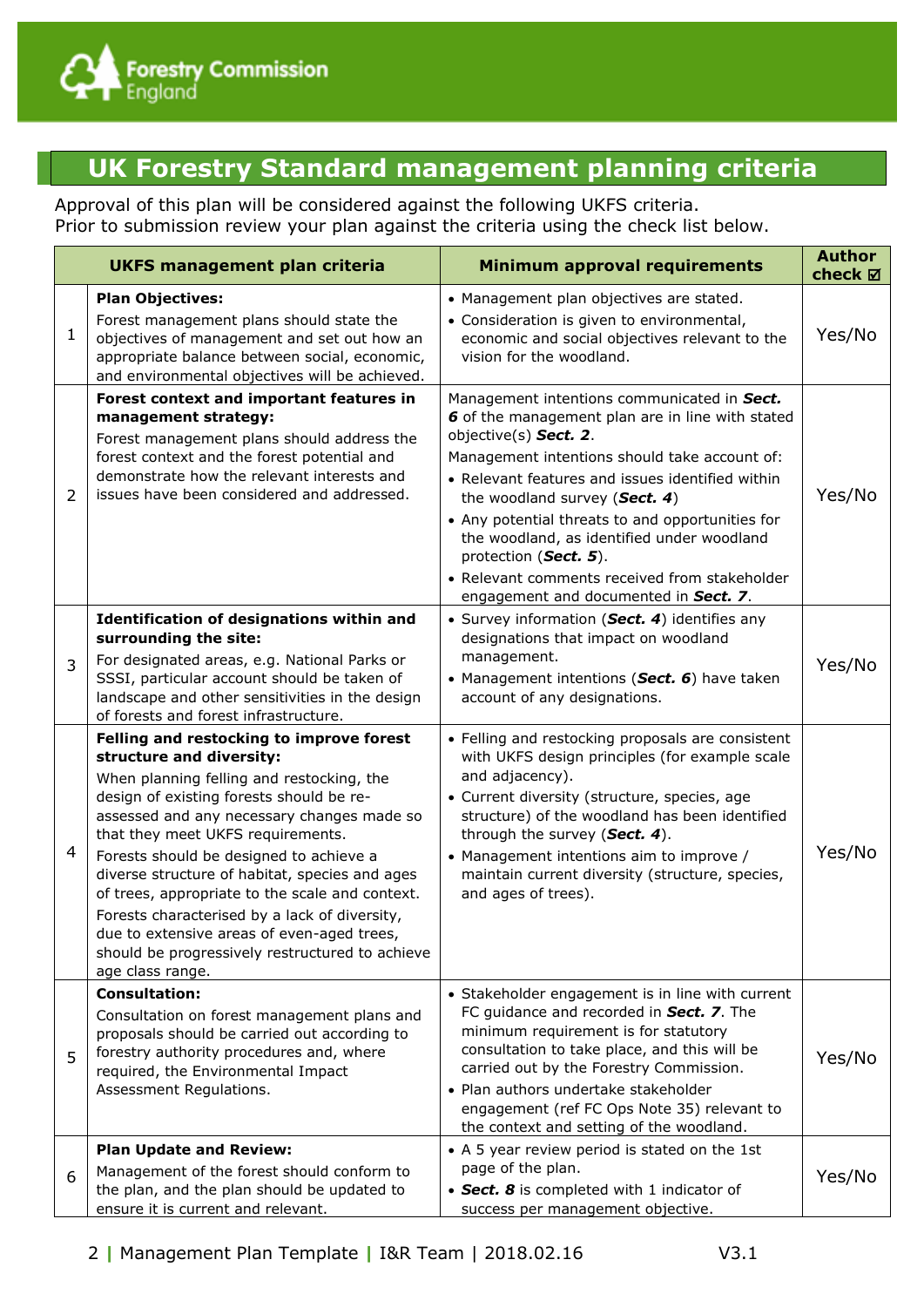

# **Section 1: Property Details**

|                                                                                                 | <b>Woodland Property Name</b>                                                                                    | <b>Trengwainton Bottoms</b>                     |                         |            |  |  |
|-------------------------------------------------------------------------------------------------|------------------------------------------------------------------------------------------------------------------|-------------------------------------------------|-------------------------|------------|--|--|
| Name                                                                                            | Jenny Olds, Land Agent for The Bolitho Estates, Chyandour Office<br>Management                                   |                                                 |                         |            |  |  |
| Email                                                                                           | mail@bolithoestates.co.uk                                                                                        | <b>Contact Number</b>                           | 01736 363021            |            |  |  |
|                                                                                                 | Agent Name (if applicable)                                                                                       | Stephen Lees                                    |                         |            |  |  |
| Email                                                                                           | stephen.lees@landandheritage.com                                                                                 | <b>Contact Number</b>                           | 01752 545710            |            |  |  |
| County                                                                                          | Cornwall                                                                                                         | <b>Local Authority</b>                          | <b>Cornwall Council</b> |            |  |  |
| Grid<br>Reference                                                                               | SW (centre of wood)                                                                                              | Single Business<br>111246831<br>Identifier      |                         |            |  |  |
| What is the total area of this woodland<br>management plan? (In hectares)                       |                                                                                                                  | 10.19                                           |                         |            |  |  |
| You have included an Inventory and Plan of<br>Operations with this woodland management<br>plan? |                                                                                                                  | Yes                                             |                         |            |  |  |
|                                                                                                 | You have listed the maps associated with<br>this woodland management plan?                                       | Yes                                             |                         |            |  |  |
|                                                                                                 | Do you intend to use the information within                                                                      | <b>Felling Licence</b>                          | <b>Yes</b>              |            |  |  |
|                                                                                                 | this woodland management plan and<br>associated Inventory and Plan of Operations                                 | Thinning Licence                                |                         | <b>Yes</b> |  |  |
| to apply for the following?                                                                     |                                                                                                                  | <b>Woodland Regeneration Grant</b><br><b>No</b> |                         |            |  |  |
|                                                                                                 | You declare that there is management<br>control of the woodland detailed within the<br>woodland management plan? | Yes                                             |                         |            |  |  |
|                                                                                                 | You agree to make the woodland<br>management plan publicly available?                                            | Yes                                             |                         |            |  |  |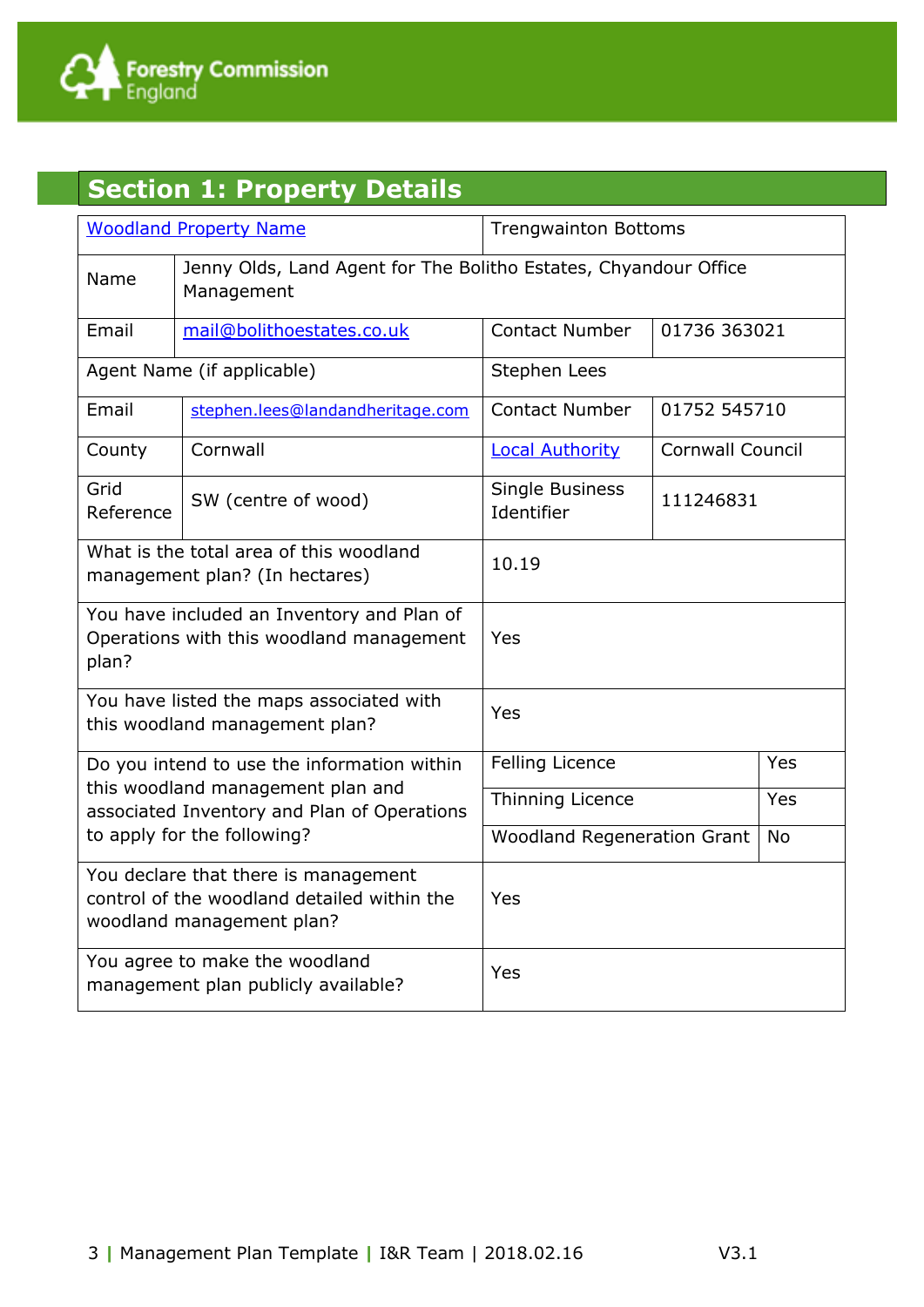#### **Section 2: Vision and Objectives**

To develop your long term vision, you need to express as clearly as possible the overall direction of management for the woodland(s) and how you envisage it will be in the future. This covers the duration of the plan and beyond.

#### 2.1 Vision

Describe your long term vision for the woodland(s). (*Suggest 300 words max*)

#### **Trengwainton Bottoms**

Trengwainton Bottoms is an important asset within the local landscape, with the southern part designated as part of a Grade II\* registered park. It is also a county wildlife site and forms an integral part of a wider Countryside Stewardship Scheme application covering adjacent areas of moorland and heath.

The future management of the woodland will be focussed on protecting and enhancing the historical values, whilst also managing the site for nature conservation in conjunction with a significantly larger area of adjacent land within the applicants control.

#### **Global vision of surrounding landscape**

To take a substantial area of land of several hundreds of acres (of which Trengwainton Bottoms forms part of), some currently not farmed, some very lightly farmed and some more intensively grazed, link them together and look after them as extensively and naturally as proves possible and sensible.

Given that the amount of current biodiversity varies considerably across the area depending on its use, from wild woodland and heathland to some less diverse grazing land, careful consideration about the amount of intervention will be needed to seek to ensure greater overall biodiversity gain across the whole area.

Extensive grazing by stock will be introduced in the long term, enabling a diverse mosaic of habitats, with Trengwainton Bottoms forming a core wooded valley within this landscape project. Grazing will be at low levels and will enable both localised natural regeneration within the woodland, but also a spreading of wooded areas from both the woodland and farm hedges.

#### **Proposed changes to the global project area**

Initially it is antipated that the area will be closely managed and monitored under a Higher Tier Scheme for 5 years followed by the expected Environmental Land Management Scheme (ELMS). Initially invasive species will be removed and capital improvements (ie fencing) made before extensive grazing and low key management in order to achieve the ultimate aim of increasing the overall biodiveristy gain.

#### **Proposed changes to Trengwainton Bottoms**

To enhance the ecological value of the woodland in the short and medium term a major programme of removal of invasive species (notably rhododenron and laurel) will have been undertaken, enabling a richer woodland understorey and groundflora to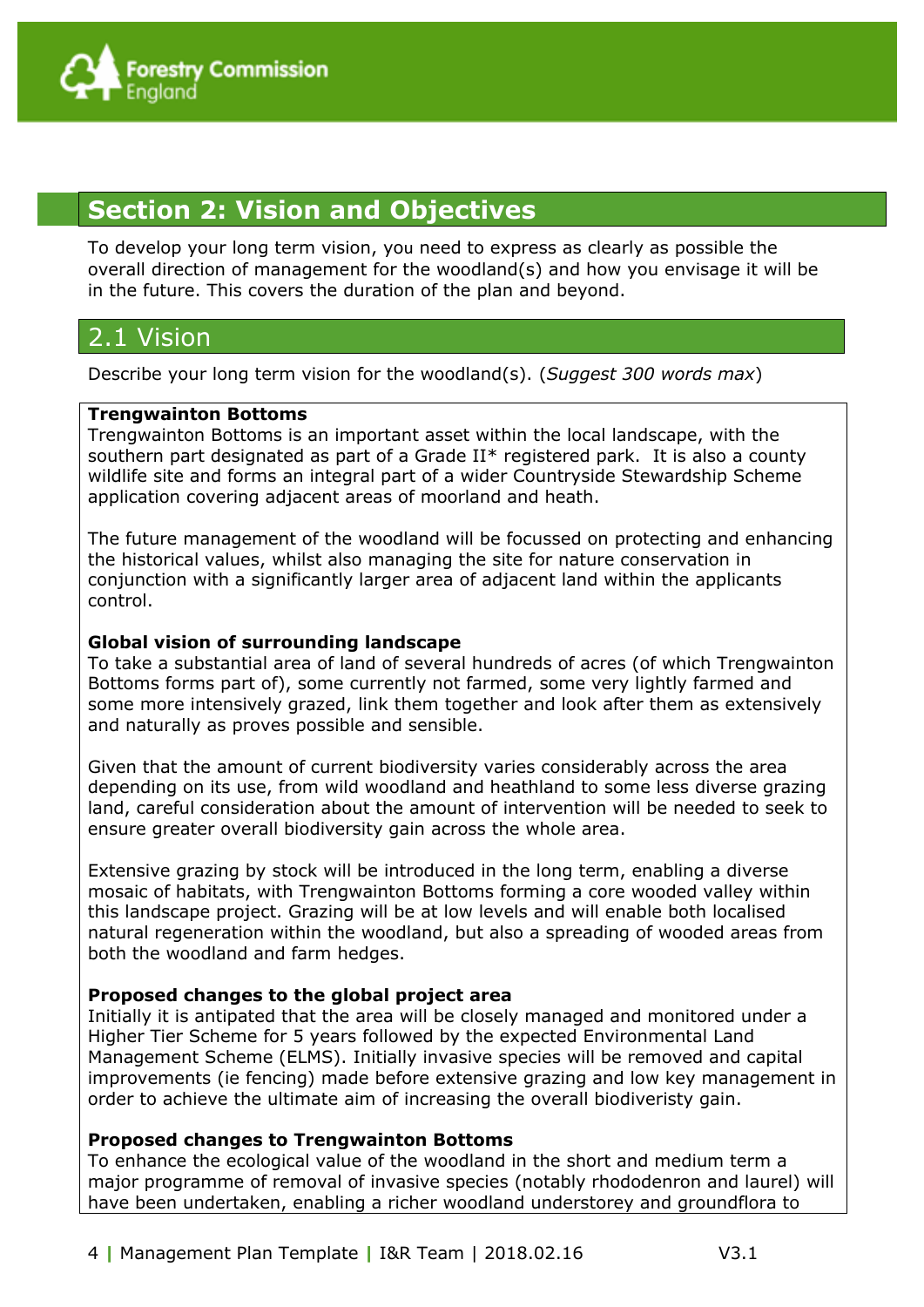

have developed. Clearance of these species will also have opened out the woodland more, better revealing some of the old parkland structures, including boundary walls and a major ornamental pond.

Exensive grazing will naturally support the diverse mix of habitats found within the estate, including areas of open ground within the woodland (currently an acid grassland / heathland mosaic), open up some of the woodland areas, but be light enough to enable and allow both natural regeneration of the woodland and the gradual partial woodland colonisation of adjacent ground.

Compartment 1 will be maintained as a more formal woodland area, excluded from the overall scheme.

#### 2.2 Management Objectives

State the objectives of management demonstrating how sustainable forest management is to be achieved. Objectives are a set of specific, quantifiable statements that represent what needs to happen to achieve the long term vision.

| No.            | Objectives (include environmental, economic and social considerations)          |
|----------------|---------------------------------------------------------------------------------|
| 1              | Protect the woodland as a landscape feature                                     |
| $\overline{2}$ | Manage the southern woodland as part of the grade II* historic garden as it     |
|                | currently is by the National Trust.                                             |
| 3              | Introduce a phased programme to remove invasive species                         |
| 4              | Integrate the woodland management within a wider Higher Tier Countryside        |
|                | Stewardship Scheme.                                                             |
| 5              | In the long term include the woodland within part of a wider landscape project, |
|                | with a light extensive grazing scheme, managed through ELMS. This will be       |
|                | designed to enable a diverse ecologically rich woodland, heathland and rough    |
|                | grassland mosaic.                                                               |
| 6              | Through the wider landscape programme, see a gradual overall increase in        |
|                | woodland cover.                                                                 |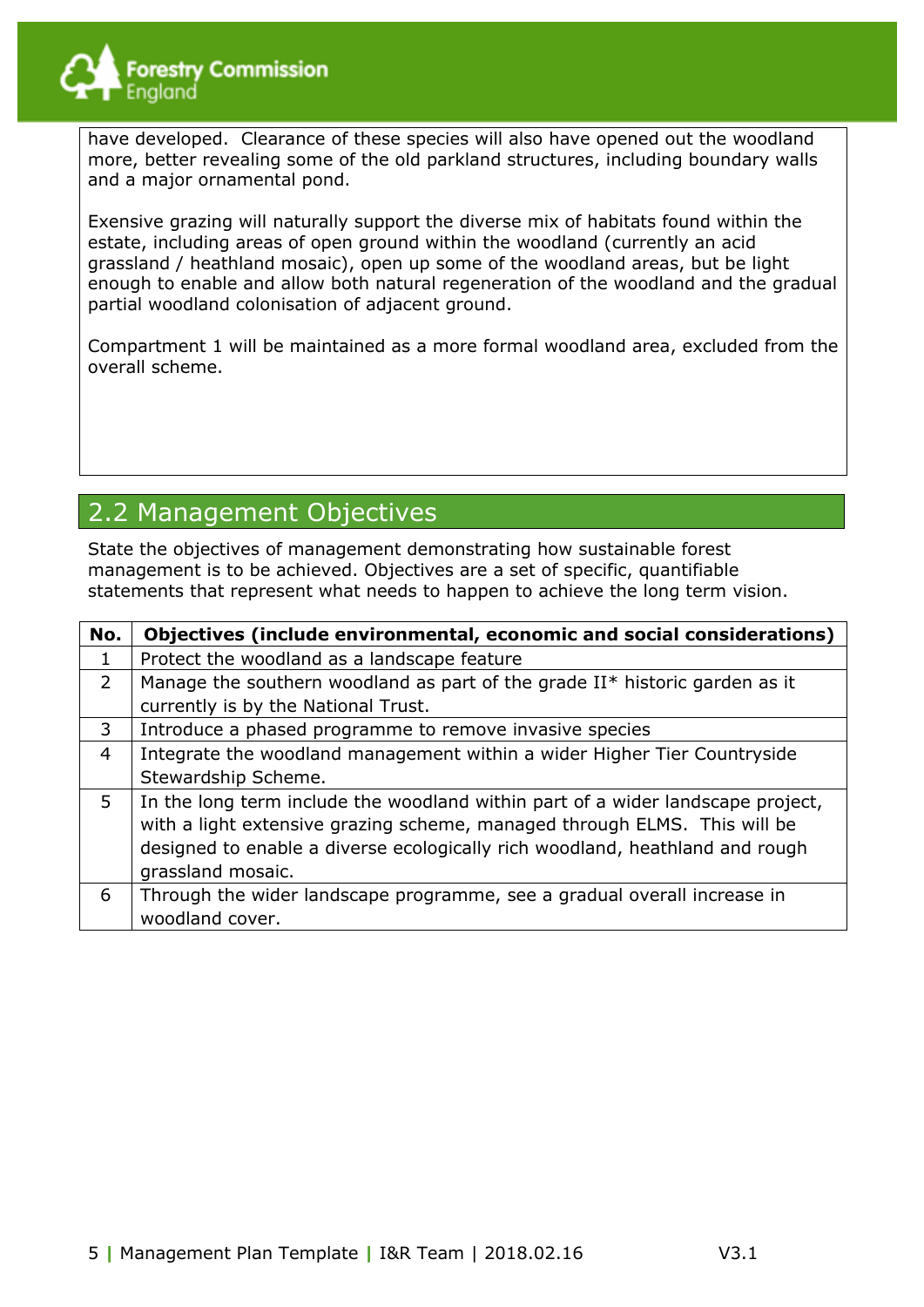

## **Section 3: Plan Review – Achievements**

Use this section to identify achievements made against previous plan objectives. This section should be completed at the 5 year review and could be informed through monitoring activities undertaken.

| <b>Objectives</b> | <b>Achievement</b> |
|-------------------|--------------------|
|                   |                    |
|                   |                    |
|                   |                    |
|                   |                    |
|                   |                    |
|                   |                    |

#### **Section 4: Woodland Survey**

This section is about collecting information relating to your woodland and its location, including any statutory constraints i.e. designations.

#### 4.1 Description

Brief description of the woodland property:

Trengwainton Bottoms is an important asset within the local landscape, with the southern part designated as part of a Grade II\* registered park. It is also a county wildlife site and forms an integral part of a wider Countryside Stewardship Scheme application covering adjacent areas of moorland and heath. It follows up the valley of a small stream, with nearly the whole wood sheltered by surrounding hills, and is low lying and moderately wet.

The woodland currently divides into two broad zones: the southern section will be managed as mature woodland, dominated by broadleaves and with a diverse structure and understorey. Sycamore dominates, but there are some beech, oak, ash and occasional sweet chestnut. The northern wood is younger and is dominated by alder and willow, but with some open areas supporting a range of species rich grassland and heath. There is also at the far northern end of the wood a small area of mature woodland dominated by sycamore.

Large sections of the woodland are marred by invasive rhododendron and laurel, and there are also occasional small patches of Japanese Knotweed and bamboo. The historical origins of the woodland are revealed by a number of features:

- Icehouse
- Ponds: one larger duck decoy pond remains with open water; two smaller ones are now willow scrub.
- Boundary walls
- Remnants of formal pathways

Access for site management is currently limited to routes cleared to enable the occasional use by a small tractor.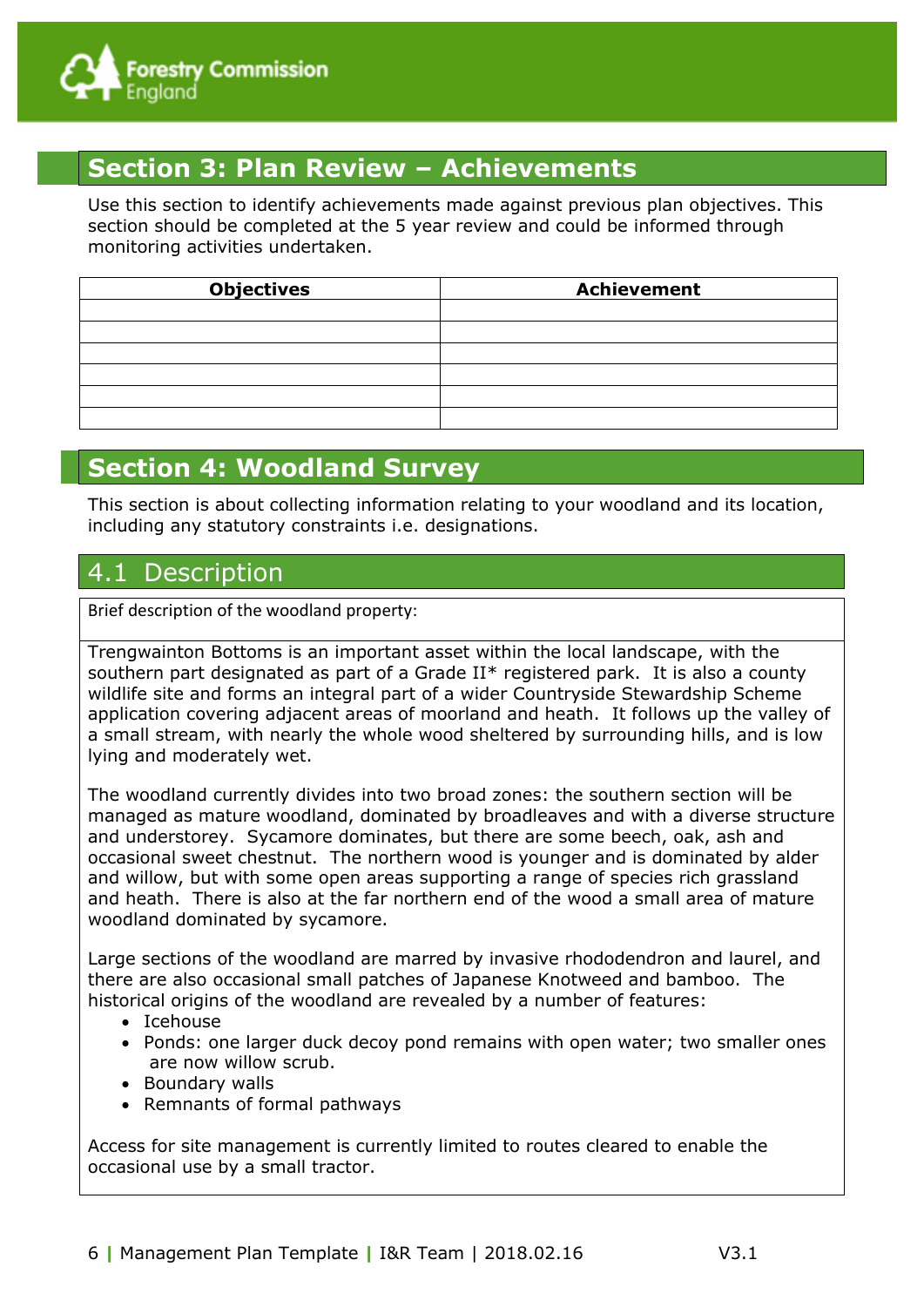

#### 4.2 Information

Use this section to identify features that are both present in your woodland(s) and where required, on land adjacent to your woodland. It may be useful to identify known features on an accompanying map. Woodland information for your property can be found on the [Magic](http://magic.defra.gov.uk/) website or the Forestry Commission [Land Information](http://www.forestry.gov.uk/forestry/infd-5zsrct)  **Search** 

| <b>Feature</b>                      | Within<br>Woodland<br>s)                                                           | <b>Cpts</b> | <b>Adjacent to</b><br>Woodland<br>(s) | Map No           |
|-------------------------------------|------------------------------------------------------------------------------------|-------------|---------------------------------------|------------------|
| <b>Biodiversity-Designations</b>    |                                                                                    |             |                                       |                  |
| Site of Special Scientific Interest | <b>No</b>                                                                          |             | <b>No</b>                             | Not within 2.5km |
| Special Area of Conservation        | No                                                                                 |             | <b>No</b>                             |                  |
| <b>Tree Preservation Order</b>      | No                                                                                 |             | <b>No</b>                             |                  |
| <b>Conservation Area</b>            | No                                                                                 |             | <b>No</b>                             |                  |
| <b>Special Protection Area</b>      | No                                                                                 |             | <b>No</b>                             |                  |
| <b>Ramsar Site</b>                  | No                                                                                 |             | <b>No</b>                             |                  |
| <b>National Nature Reserve</b>      | No                                                                                 |             | <b>No</b>                             |                  |
| <b>Local Nature Reserve</b>         | No                                                                                 |             | <b>No</b>                             |                  |
| Other (please Specify): CWS         | Yes                                                                                |             | Yes                                   |                  |
| <b>Notes</b>                        | Woodland forms part of Trengwainton Woods and<br>Carn County Wildlife Site (Map 3) |             |                                       |                  |

| <b>Feature</b>                                                                                                                                                      |                                                  |           | Within<br>Woodland(s)                                                                                                                                   | <b>Cpts</b>                                                                                                                                                                  | Map<br>No                     | <b>Notes</b>  |  |  |  |
|---------------------------------------------------------------------------------------------------------------------------------------------------------------------|--------------------------------------------------|-----------|---------------------------------------------------------------------------------------------------------------------------------------------------------|------------------------------------------------------------------------------------------------------------------------------------------------------------------------------|-------------------------------|---------------|--|--|--|
|                                                                                                                                                                     | <b>Biodiversity - European Protected Species</b> |           |                                                                                                                                                         |                                                                                                                                                                              |                               |               |  |  |  |
| <b>Bat</b>                                                                                                                                                          | Species (if known)                               |           | Likely                                                                                                                                                  | The woodland has good potential for<br>bats, with standing dead timber and<br>freshwater habitat along the<br>western margin. No detailed<br>records are held and no surveys |                               |               |  |  |  |
|                                                                                                                                                                     |                                                  |           |                                                                                                                                                         |                                                                                                                                                                              | have been undertaken.         |               |  |  |  |
| Dormouse                                                                                                                                                            |                                                  | <b>No</b> |                                                                                                                                                         |                                                                                                                                                                              | Not recorded this<br>far west |               |  |  |  |
|                                                                                                                                                                     | <b>Great Crested Newt</b>                        |           | <b>No</b>                                                                                                                                               |                                                                                                                                                                              |                               | Outside range |  |  |  |
| Otter                                                                                                                                                               |                                                  | Yes       | Stream likely to be used<br>occasionally. Signs of otter use<br>have been found around the duck<br>decoy pond in compartment 2; pond<br>shown on map 5. |                                                                                                                                                                              |                               |               |  |  |  |
|                                                                                                                                                                     | Sand Lizard                                      |           | No                                                                                                                                                      |                                                                                                                                                                              |                               | Outside range |  |  |  |
| <b>Smooth Snake</b>                                                                                                                                                 |                                                  |           | <b>No</b>                                                                                                                                               |                                                                                                                                                                              |                               | Outside range |  |  |  |
| Natterjack Toad                                                                                                                                                     |                                                  | <b>No</b> |                                                                                                                                                         |                                                                                                                                                                              | Outside range                 |               |  |  |  |
| <b>Biodiversity - Priority Species</b>                                                                                                                              |                                                  |           |                                                                                                                                                         |                                                                                                                                                                              |                               |               |  |  |  |
| Winter visitors will include Fieldfare,<br>Schedule 1<br>Yes/No<br>Species:<br>Redwing. Woodcock (schedule 2)<br><b>Birds</b><br>are present and protected from 1st |                                                  |           |                                                                                                                                                         |                                                                                                                                                                              |                               |               |  |  |  |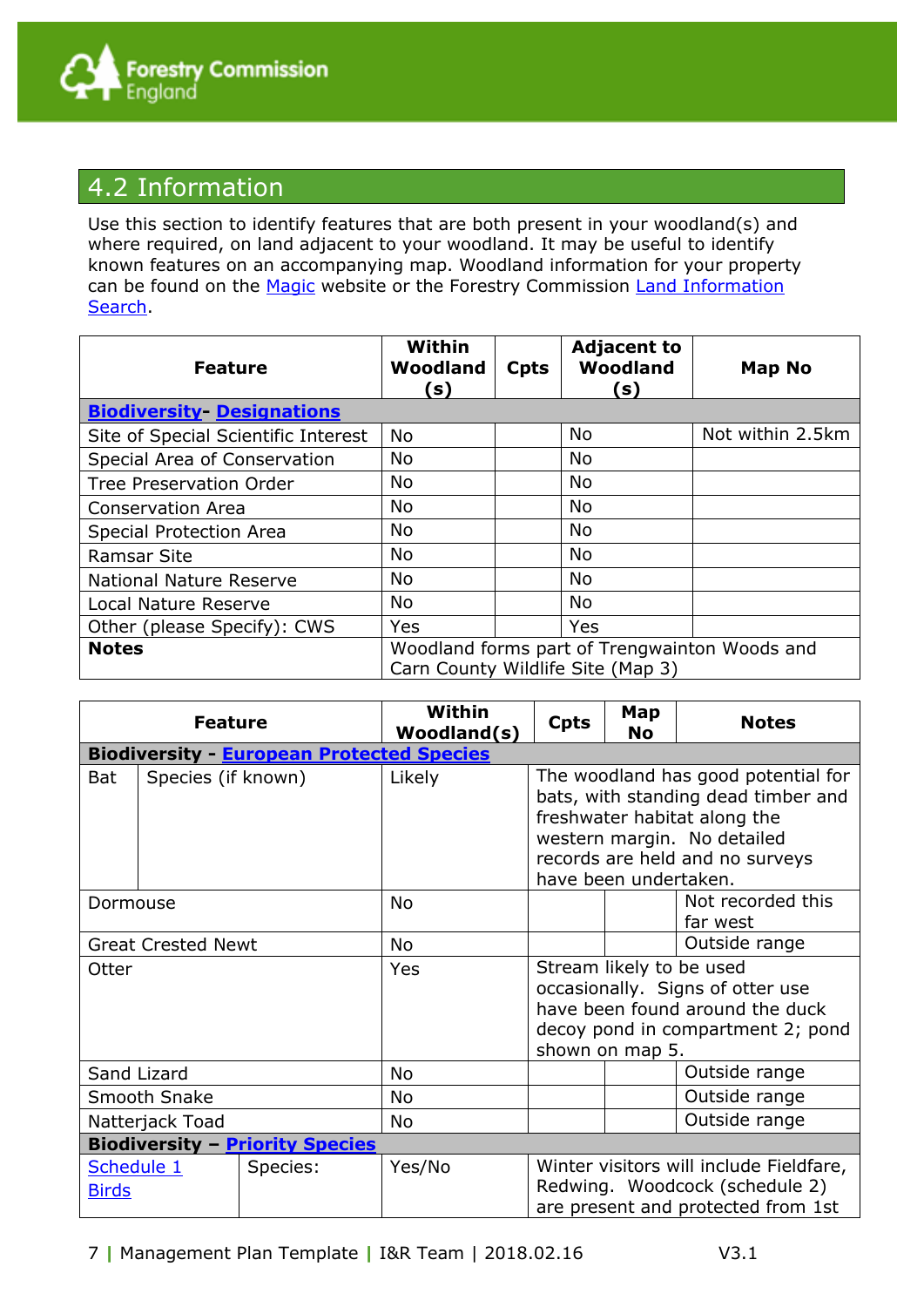

|                                                                               |                        |            | February to 30th September)           |                                    |                                       |  |  |
|-------------------------------------------------------------------------------|------------------------|------------|---------------------------------------|------------------------------------|---------------------------------------|--|--|
| Mammals (Red Squirrel, Water                                                  |                        |            | Woodland has potential for            |                                    |                                       |  |  |
|                                                                               | Vole, Pine Marten etc) |            |                                       | reintroduction of red squirrels if |                                       |  |  |
|                                                                               |                        |            | Cornwall Red Squirrel Project is      |                                    |                                       |  |  |
|                                                                               |                        |            | successful.                           |                                    |                                       |  |  |
| Reptiles (grass snake, adder,                                                 |                        |            | Potential, especially associated with |                                    |                                       |  |  |
| common lizard etc)                                                            |                        |            |                                       |                                    | open areas in compartment 3 and       |  |  |
|                                                                               |                        |            |                                       |                                    | around the remaining pond (C2)        |  |  |
| Plants                                                                        |                        | Yes/No     |                                       |                                    | No specific surveys                   |  |  |
| Fungi/Lichens                                                                 |                        | Yes/No     |                                       |                                    | have been                             |  |  |
| Invertebrates (butterflies,                                                   |                        | Yes/No     |                                       |                                    | completed.                            |  |  |
| moths, beetles etc)                                                           |                        |            |                                       |                                    |                                       |  |  |
| Amphibians (pool frog, common                                                 |                        | Yes        |                                       |                                    | Probable, but not                     |  |  |
| toad)                                                                         |                        |            |                                       |                                    | recorded                              |  |  |
| Other (please Specify):                                                       |                        | <b>No</b>  |                                       |                                    | None known.                           |  |  |
| <b>Historic Environment</b>                                                   |                        |            |                                       |                                    |                                       |  |  |
| <b>Scheduled Monuments</b>                                                    |                        | No         |                                       |                                    |                                       |  |  |
| <b>Unscheduled Monuments</b>                                                  |                        | <b>No</b>  |                                       |                                    |                                       |  |  |
| Registered Parks and Gardens                                                  |                        | Yes        | 1,2                                   |                                    | Map 4                                 |  |  |
| <b>Boundaries and Veteran Trees</b>                                           |                        | No         |                                       |                                    | Woodland dates                        |  |  |
|                                                                               |                        |            |                                       |                                    | back to early 19th                    |  |  |
|                                                                               |                        |            |                                       |                                    | century                               |  |  |
| Listed Buildings                                                              |                        | <b>No</b>  |                                       |                                    |                                       |  |  |
| Other (please Specify):                                                       |                        | <b>Yes</b> |                                       |                                    | Map 5                                 |  |  |
|                                                                               |                        |            |                                       |                                    | Duck decoy pond                       |  |  |
|                                                                               |                        |            |                                       |                                    | Boundary walls                        |  |  |
|                                                                               |                        |            |                                       |                                    | Hydraulic rams                        |  |  |
|                                                                               |                        |            |                                       |                                    | Icehouse???                           |  |  |
| Landscape                                                                     |                        |            |                                       |                                    |                                       |  |  |
| National Character Area (please Specify): West Penwith                        |                        |            |                                       |                                    |                                       |  |  |
| http://publications.naturalengland.org.uk/publication/3510328?category=587130 |                        |            |                                       |                                    |                                       |  |  |
| National Park                                                                 |                        | No         |                                       |                                    |                                       |  |  |
| Area of Outstanding Natural                                                   |                        | Yes        | 3,4                                   |                                    | Map 6                                 |  |  |
| <b>Beauty</b>                                                                 |                        |            |                                       |                                    |                                       |  |  |
| Other (please Specify):                                                       |                        | Yes        |                                       |                                    | C1 and C2 within St Buryan            |  |  |
|                                                                               |                        |            |                                       |                                    | <b>Cornwall Council Area of Great</b> |  |  |
|                                                                               |                        |            |                                       |                                    | Landscape Value (AGLV). Map 6.        |  |  |
|                                                                               |                        |            |                                       |                                    | Cornwall Council Landscape            |  |  |
|                                                                               |                        |            |                                       |                                    | Character Area: The majority of the   |  |  |
|                                                                               |                        |            |                                       |                                    | wood lies within CA03, Penwith        |  |  |
|                                                                               |                        |            | Central Hills, but the southern end   |                                    |                                       |  |  |
|                                                                               |                        |            |                                       |                                    | falls within Mounts Bay LCA. Map 7.   |  |  |
|                                                                               |                        |            |                                       |                                    | Historic Landscape Character Area     |  |  |
|                                                                               |                        |            |                                       |                                    | (Cornwall Council): plantations and   |  |  |
|                                                                               |                        |            | scrub (C3 and C4), Ornamental (C1     |                                    |                                       |  |  |
| <b>People</b>                                                                 |                        |            | and C2). Map 8.                       |                                    |                                       |  |  |
| <b>CROW Access</b>                                                            |                        | <b>No</b>  |                                       |                                    | Map 9: adjacent                       |  |  |
|                                                                               |                        |            |                                       |                                    | moorland is open                      |  |  |
|                                                                               |                        |            |                                       |                                    | access.                               |  |  |
|                                                                               |                        |            |                                       |                                    |                                       |  |  |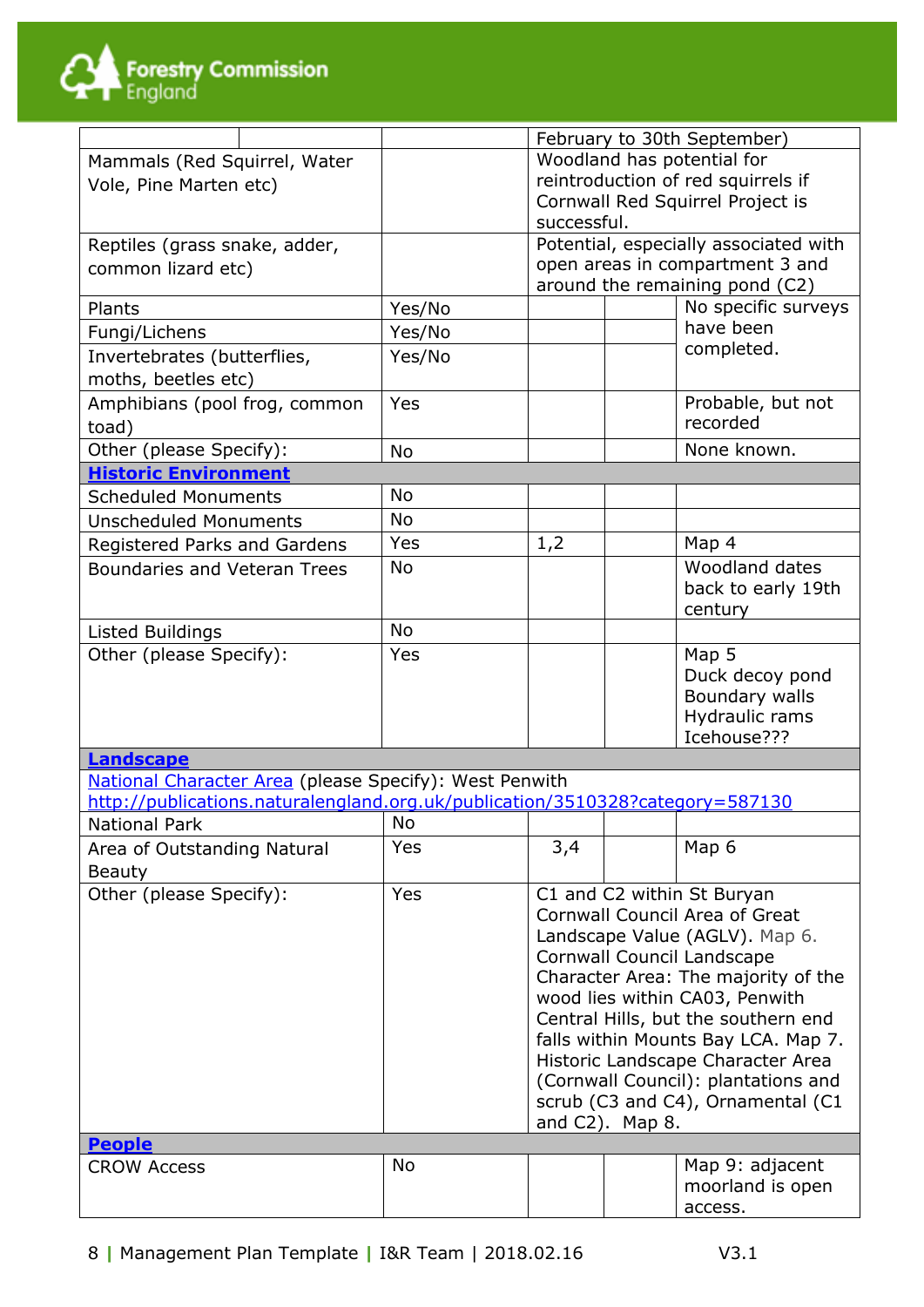

| Public Rights of Way (any)          | <b>Yes</b> | Minor road through C4, and public<br>footpath through the southern end<br>of C2. See map 10. |                                                                             |  |
|-------------------------------------|------------|----------------------------------------------------------------------------------------------|-----------------------------------------------------------------------------|--|
| <b>Other Access Provision</b>       | <b>No</b>  |                                                                                              |                                                                             |  |
| <b>Public Involvement</b>           | <b>No</b>  |                                                                                              |                                                                             |  |
| <b>Visitor Information</b>          | <b>No</b>  |                                                                                              |                                                                             |  |
| <b>Public Recreation Facilities</b> | <b>No</b>  |                                                                                              |                                                                             |  |
| Provision of Learning               | <b>No</b>  |                                                                                              |                                                                             |  |
| Opportunities                       |            |                                                                                              |                                                                             |  |
| Anti-social Behaviour               | <b>No</b>  |                                                                                              |                                                                             |  |
| Other (please Specify):             | <b>No</b>  |                                                                                              |                                                                             |  |
| <b>Water</b>                        |            |                                                                                              |                                                                             |  |
| Watercourses                        | Yes        | C <sub>2</sub> , 3<br>and 4                                                                  | Small stream<br>through site                                                |  |
| Lakes                               | <b>No</b>  |                                                                                              |                                                                             |  |
| Ponds                               | Yes        | Comp<br>2                                                                                    | One large old duck<br>decoy pond. Two<br>smaller ponds now<br>wet woodland. |  |
| Other (please Specify):             | <b>No</b>  |                                                                                              |                                                                             |  |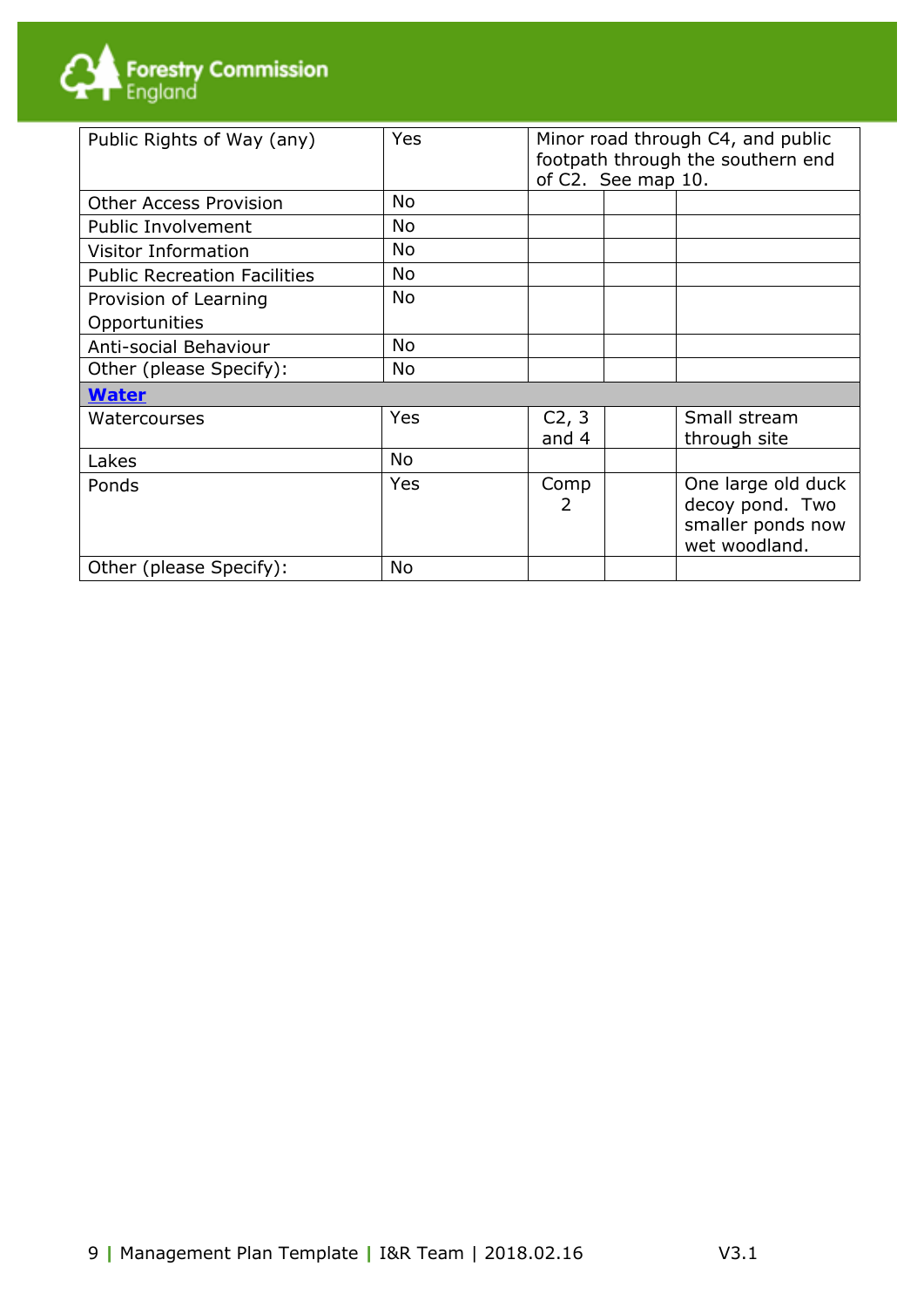

#### 4.3 Habitat Types

This section is to consider the habitat types within your woodland(s) that might impact/inform your management decisions. Larger non-wooded areas within your woodland should be classified according to broad habitat type where relevant this information should also help inform your management decisions. Woodlands should be designed to achieve a diverse structure of habitat, species and ages of trees, appropriate to the scale and context of the woodland.

| <b>Feature</b>                                                 | Within<br>Woodland(s) | <b>Cpts</b> | Ma<br>p                                                              | <b>Notes</b>                                            |
|----------------------------------------------------------------|-----------------------|-------------|----------------------------------------------------------------------|---------------------------------------------------------|
|                                                                |                       |             | No                                                                   |                                                         |
| <b>Woodland Habitat Types</b><br>Ancient Semi-Natural Woodland | No                    |             |                                                                      |                                                         |
| Planted Ancient Woodland Site                                  | <b>No</b>             |             |                                                                      |                                                         |
|                                                                |                       |             |                                                                      |                                                         |
| (PAWS)<br>Semi-natural features in PAWS                        | <b>No</b>             |             |                                                                      |                                                         |
| Lowland beech and yew woodland                                 | <b>No</b>             |             |                                                                      |                                                         |
|                                                                | Yes                   | 1, 2, 3, 4  |                                                                      | C1 and C2 sycamore,                                     |
| Lowland mixed deciduous woodland                               |                       |             |                                                                      | beech and oak.<br>C                                     |
| Upland mixed ash woods                                         | <b>No</b>             |             |                                                                      |                                                         |
| <b>Upland Oakwood</b>                                          | No                    |             |                                                                      |                                                         |
| Wet woodland                                                   | Yes                   | 3           | See also compartment<br>descriptions. Also small<br>areas within C2. |                                                         |
| Wood-pasture and parkland                                      | No                    |             |                                                                      |                                                         |
| Other (please Specify):                                        | No                    |             |                                                                      |                                                         |
| <b>Non Woodland Habitat Types</b>                              |                       |             |                                                                      |                                                         |
| Blanket bog                                                    | No                    |             |                                                                      |                                                         |
| Fenland                                                        | <b>No</b>             |             |                                                                      |                                                         |
| Lowland calcareous grassland                                   | No                    |             |                                                                      |                                                         |
| Lowland dry acid grassland                                     | No                    |             |                                                                      |                                                         |
| Lowland heath land                                             | <b>No</b>             | Part C3     |                                                                      | Acid unimproved grassland<br>has some heather within C3 |
| Lowland meadows                                                | <b>No</b>             |             |                                                                      |                                                         |
| Lowland raised bog                                             | No                    |             |                                                                      |                                                         |
| Rush pasture                                                   | No                    |             |                                                                      |                                                         |
| Reed bed                                                       | No                    |             |                                                                      |                                                         |
| Wood pasture                                                   | No                    |             |                                                                      |                                                         |
| Upland hay meadows                                             | $\mathsf{No}$         |             |                                                                      |                                                         |
| Upland heath land                                              | No                    |             |                                                                      |                                                         |
| Unimproved grassland                                           | Yes                   | Part C3     |                                                                      | Open ground in C3                                       |
| Peat lands                                                     | No                    |             |                                                                      |                                                         |
| Wetland habitats                                               | Yes                   | C2, C3      |                                                                      | See compartment<br>descriptions                         |
| Other (please Specify):                                        | Yes/No                |             |                                                                      |                                                         |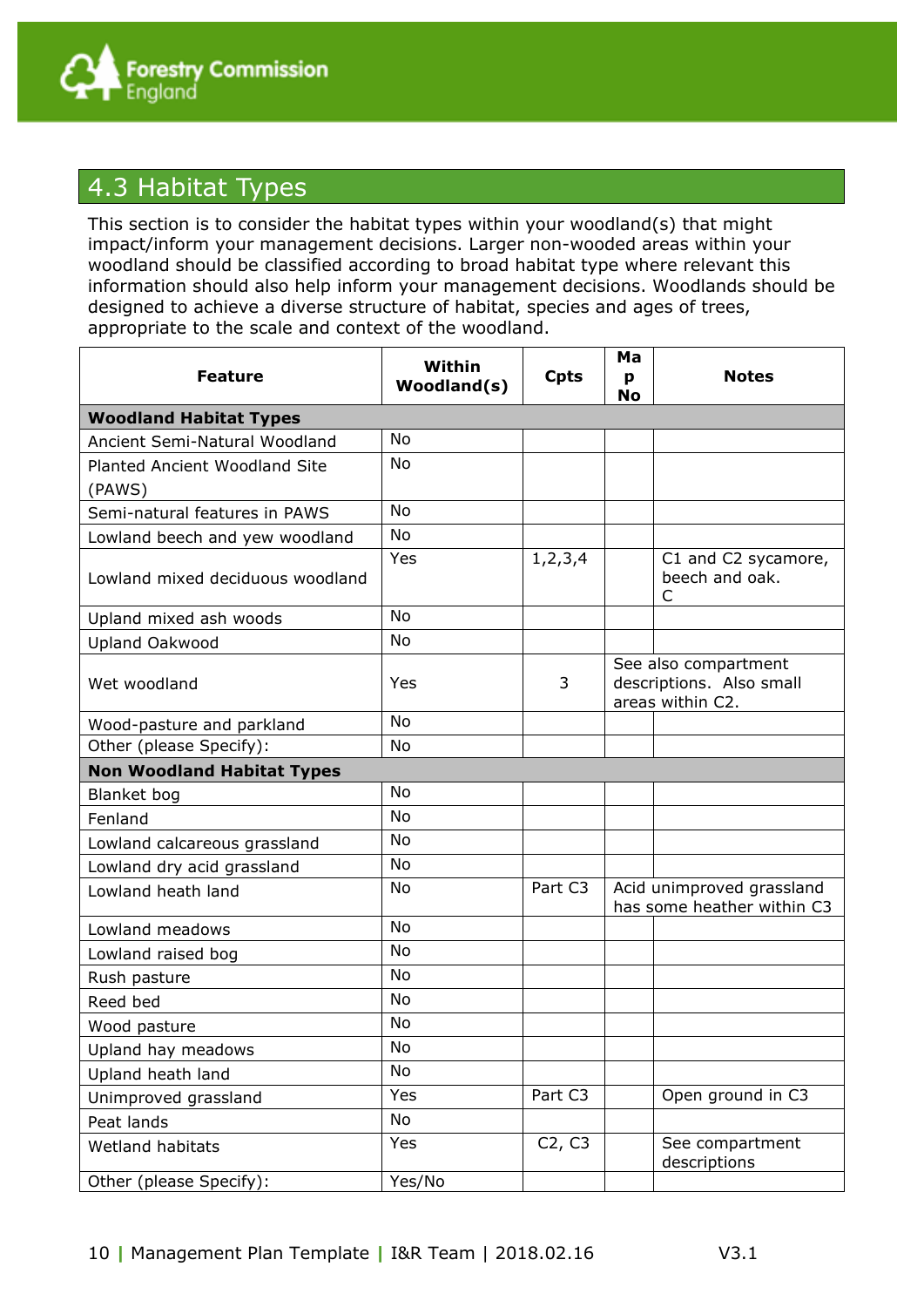

#### 4.4 Structure

This section should provide a snapshot of the current structure of your woodland as a whole. A full inventory for your woodland(s) can be included in the separate Plan of Operations spreadsheet. Ensuring woodland has a varied structure in terms of age, species, origin and open space will provide a range of benefits for the biodiversity of the woodland and its resilience. The diagrams below show an example of both uneven and even aged woodland.

| <b>Woodland Type (Broadleaf,</b>       | <b>Percentage of Mgt</b> | <b>Age Structure</b> | Notes (i.e. understory or natural                                                                                               |
|----------------------------------------|--------------------------|----------------------|---------------------------------------------------------------------------------------------------------------------------------|
| <b>Conifer, Coppice, Intimate Mix)</b> | <b>Plan Area</b>         | (even/uneven)        | regeneration present)                                                                                                           |
| Mixed conifer and broadleaves          | 8%                       | Even aged            | Small percentage of conifer in C1                                                                                               |
| Mixed broadleaves                      | 89%                      | Even aged            | Large areas of understorey dominated by<br>rhododendron. C2, C4 mature woodland. C3<br>younger willow and alder dominated wood. |
| Open Ground (acid grass/heath)         | 3%                       | Not applicable       | Open ground within C3, currently maintained<br>by mowing                                                                        |
|                                        |                          |                      |                                                                                                                                 |
|                                        |                          |                      |                                                                                                                                 |
|                                        |                          |                      |                                                                                                                                 |

Uneven-aged woodland - many wildlife habitats because of high diversity



containing both living and dead branches

trees dead trees

of shrubs and small trees

Even-aged woodland - tidy but of low diversity

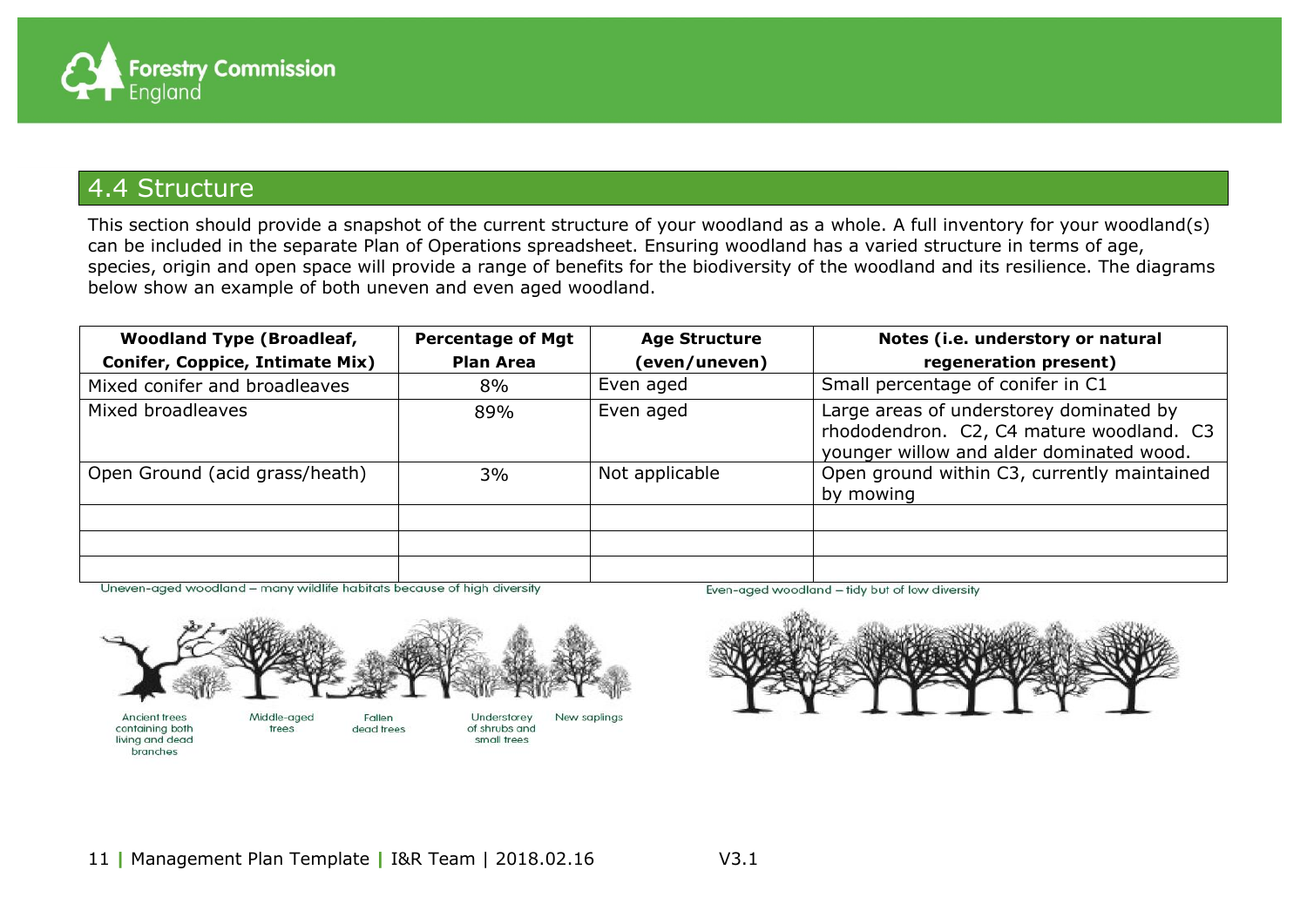

#### **Section 5: Woodland Protection**

Woodlands in England face a range of threats; this section allows you to consider the potential threats that could be facing your woodland(s). Use the simple Risk Assessment process below to consider any potential threats to their woodland(s) and whether there is a need to take action to protect their woodlands. **Note:** To add more tables, Copy the table and Paste below.

#### 5.1 Risk Matrix

The matrix below provides a system for scoring risk. The matrix also indicates the advised level of action to take to help manage the threat.

|        | High   | <b>Plan for Action</b>        | Action                 | Action                 |
|--------|--------|-------------------------------|------------------------|------------------------|
| Impact | Medium | Monitor                       | <b>Plan for Action</b> | Action                 |
|        | Low    | Monitor                       | Monitor                | <b>Plan for Action</b> |
|        |        | Low                           | Medium                 | High                   |
|        |        | <b>Likelihood of Presence</b> |                        |                        |

#### 5.2 [Plant Health](http://www.forestry.gov.uk/forestry/infd-6abl5v)

| Threat (e.g. Ash Dieback,          | Ash Dieback                                   |
|------------------------------------|-----------------------------------------------|
| Phytophthora, Needle Blight etc)   | Hymenoscyphus fraxineus                       |
| Likelihood of presence             | <b>HIGH</b>                                   |
| (high/medium/low)                  |                                               |
| Impact (high/medium/low)           | LOW                                           |
| Response (inc protection measures) | Little ash present, monitor, fell if diseased |

| Threat (e.g. Ash Dieback,<br>Phytophthora, Needle Blight etc) | Phytophthora ramorum                                                                                                                                                                                                                                                      |
|---------------------------------------------------------------|---------------------------------------------------------------------------------------------------------------------------------------------------------------------------------------------------------------------------------------------------------------------------|
| Likelihood of presence<br>(high/medium/low)                   | <b>HIGH</b>                                                                                                                                                                                                                                                               |
| Impact (high/medium/low)                                      | HIGH - affecting rhododendron and Sweet                                                                                                                                                                                                                                   |
|                                                               | Chestnut                                                                                                                                                                                                                                                                  |
| Response (inc protection measures)                            | Reported to Forestry Commission.<br>Felling of sweet chestnut likely to be required<br>Clearance and herbicide treatment<br>(glyphosate and Mixture B) of laurel and<br>rhododendron (subject to Countryside<br>Stewardship grant)<br>Adapt species choice for restocking |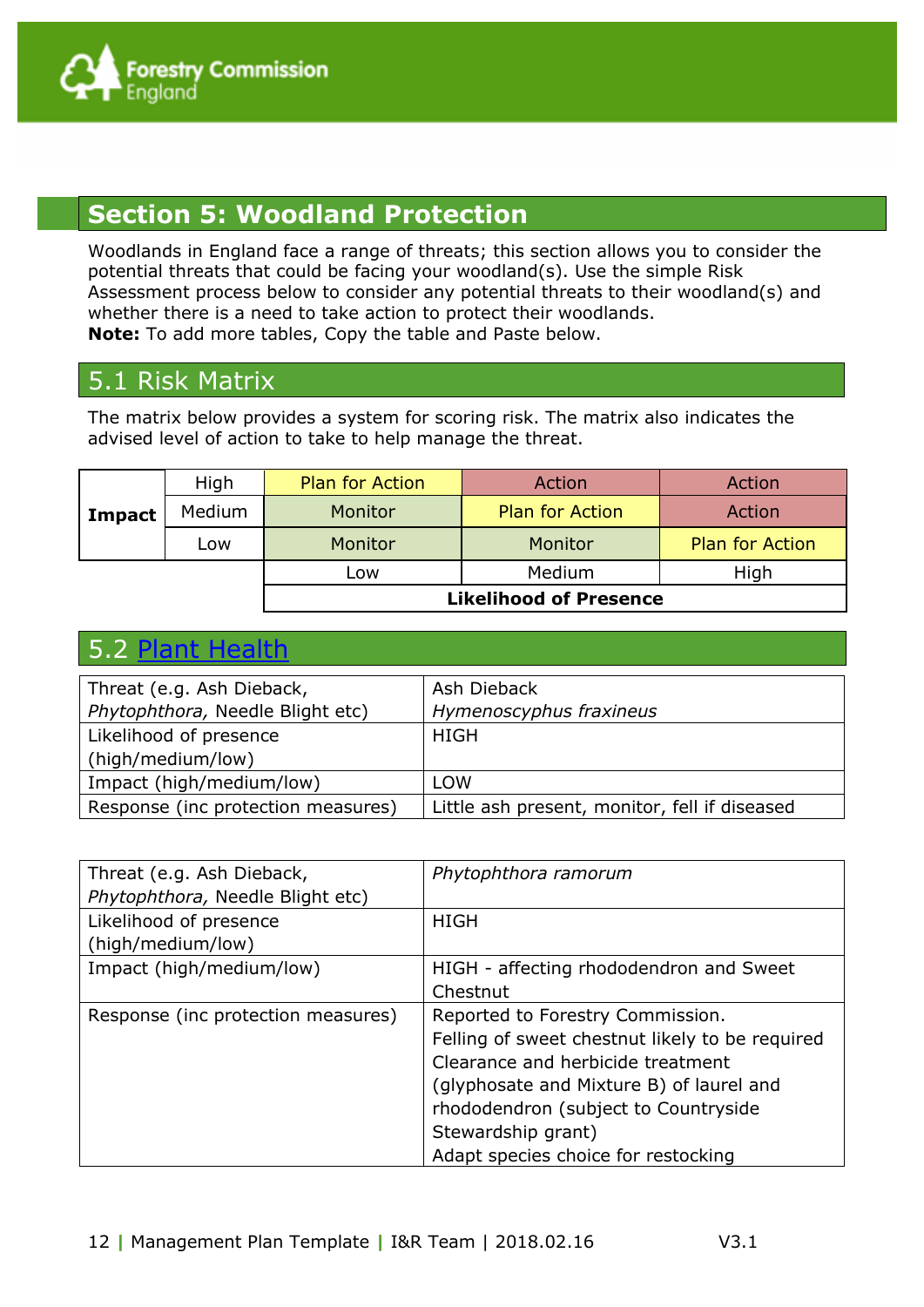| <b>5.3 Deer</b>                                       |                                                                                                                                                         |
|-------------------------------------------------------|---------------------------------------------------------------------------------------------------------------------------------------------------------|
| Species - Likelihood of presence<br>(high/medium/low) | <b>HIGH</b>                                                                                                                                             |
| Impact (high/medium/low)                              | <b>MEDIUM</b>                                                                                                                                           |
| Response (inc protection measures)                    | Low at present, but likely to increase when<br>rhododendron cleared. Estate will monitor<br>and if necessary, extend and increase culling<br>programme. |

| Likelihood of presence             | <b>HIGH</b>                                                                                                                                                         |
|------------------------------------|---------------------------------------------------------------------------------------------------------------------------------------------------------------------|
| (high/medium/low)                  |                                                                                                                                                                     |
| Impact (high/medium/low)           | LOW (at present)                                                                                                                                                    |
| Response (inc protection measures) | Monitor and re-evaluate as rhododendron<br>cleared. Importance of control will increase<br>when underplanting or natural regeneration<br>replaces the rhododendron. |

## 5.5 Livestock and Other Mammals

| Threat (Sheep, Horse, Rabbit etc)  | Stock excluded from wood |
|------------------------------------|--------------------------|
| Likelihood of presence             | LOW                      |
| (high/medium/low)                  |                          |
| Impact (high/medium/low)           | <b>LOW</b>               |
| Response (inc protection measures) | Monitor                  |

### 5.6 Water & Soil

| Threat (Soil Erosion, Acidification of | <b>LOW</b>                               |
|----------------------------------------|------------------------------------------|
|                                        |                                          |
| Water, Pollution incidents etc)        |                                          |
| Likelihood of presence                 | <b>LOW</b>                               |
|                                        |                                          |
| (high/medium/low)                      |                                          |
|                                        |                                          |
| Impact (high/medium/low)               | <b>LOW</b>                               |
|                                        |                                          |
| Response (inc protection measures)     | Threats are low, woodland has continuous |
|                                        | cover and will continue to be managed as |
|                                        |                                          |
|                                        | such. Monitor                            |
|                                        |                                          |

## 5.7 Environmental

Threat (Invasive Species,) Rhododendron and laurel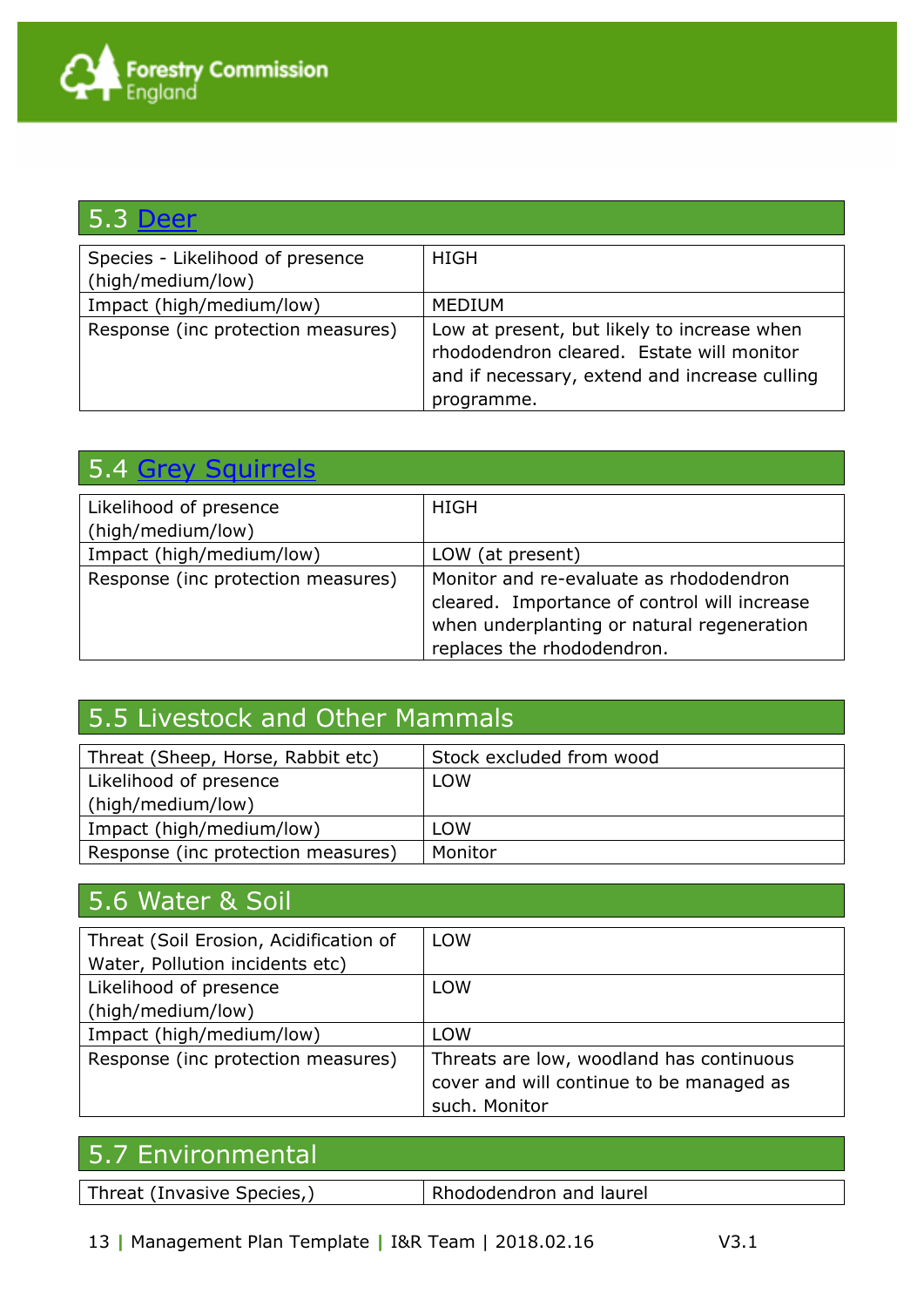

| Likelihood of presence             | <b>HIGH</b>                                                                                                                                                                                                                |
|------------------------------------|----------------------------------------------------------------------------------------------------------------------------------------------------------------------------------------------------------------------------|
| (high/medium/low)                  |                                                                                                                                                                                                                            |
| Impact (high/medium/low)           | <b>HIGH</b>                                                                                                                                                                                                                |
| Response (inc protection measures) | Rhododendron probably harbouring<br>Phytopthora. The management plan<br>advocates a phased programme of laurel and<br>rhododendron clearance and herbicide<br>treatment. Grant aid to support this work will<br>be sought. |

| Threat                             | <b>Bamboo</b>                        |
|------------------------------------|--------------------------------------|
| Likelihood of presence             | HIGH, but very localised             |
| (high/medium/low)                  |                                      |
| Impact (high/medium/low)           | HIGH but very localised              |
| Response (inc protection measures) | Bring into control programme when    |
|                                    | rhododendron and laurel clearance is |
|                                    | undertaken.                          |

| Threat (Other)                     | Wind                                           |
|------------------------------------|------------------------------------------------|
| Likelihood of presence             | <b>LOW</b>                                     |
| (high/medium/low)                  |                                                |
| Impact (high/medium/low)           | <b>LOW</b>                                     |
| Response (inc protection measures) | The woodland is located in a sheltered valley. |
|                                    | Reasonably diverse structure. But continue to  |
|                                    | monitor.                                       |

# 5.8 Social

| Threat (Rights of Way, CROW,<br>permissive access, events sporting<br>rights, Anti-social Behaviour etc) | Rural location with no history of anti-social<br>behaviour. One PRoW (path number 104/6/1)<br>runs through the wood and also a minor road<br>(see map 10). |
|----------------------------------------------------------------------------------------------------------|------------------------------------------------------------------------------------------------------------------------------------------------------------|
| Likelihood of presence<br>(high/medium/low)                                                              | <b>LOW</b>                                                                                                                                                 |
| Impact (high/medium/low)                                                                                 | <b>LOW</b>                                                                                                                                                 |
| Response (inc protection measures)                                                                       | No change to current management practices<br>required.                                                                                                     |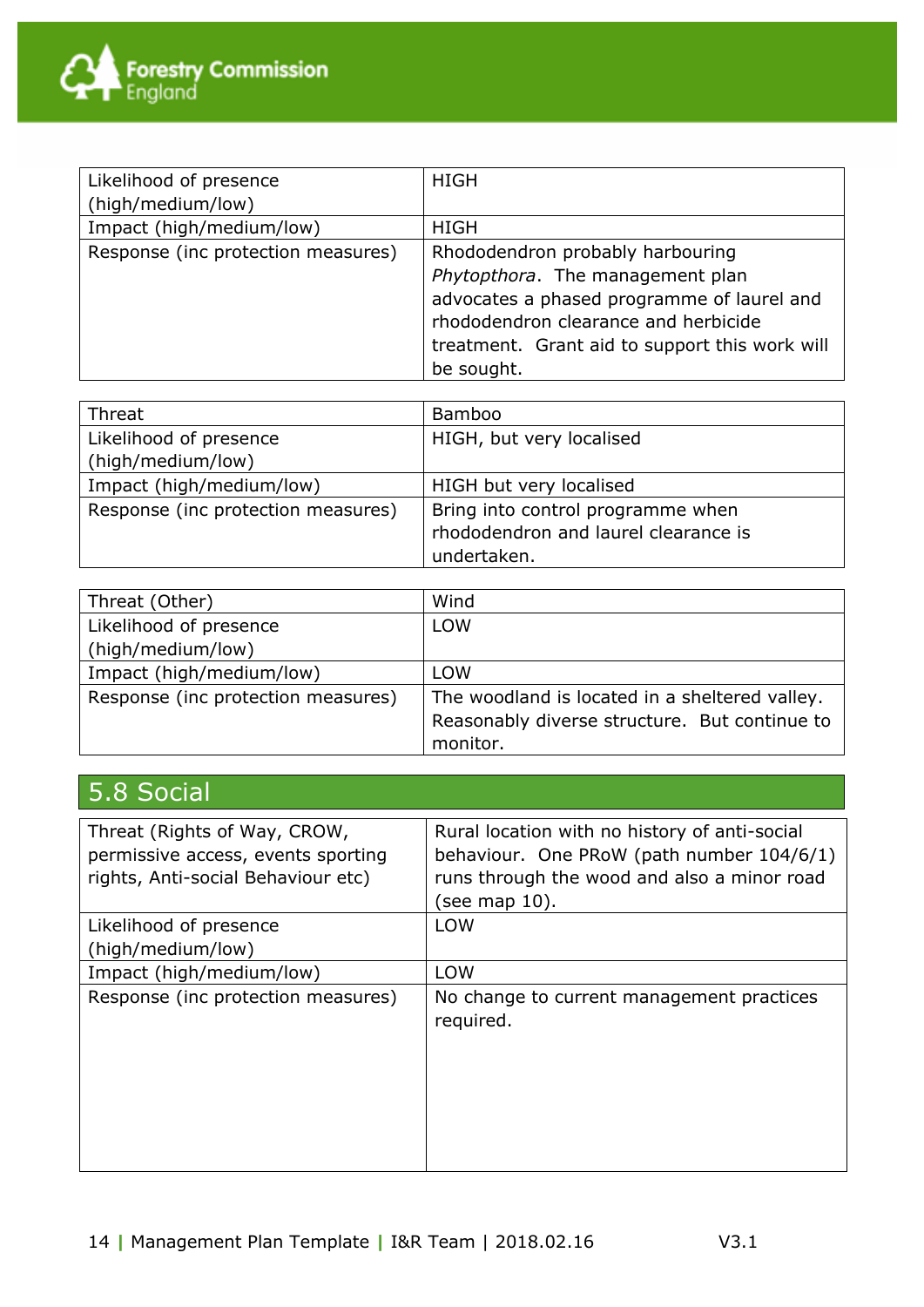| 5.9 Economic                                                             |                                                                                            |
|--------------------------------------------------------------------------|--------------------------------------------------------------------------------------------|
| Threat (Timber forecasting, markets,<br>products, operational costs etc) | Timber quality is mixed and markets isolated,<br>with historically high operational costs. |
| Likelihood of presence                                                   | <b>HIGH</b>                                                                                |
| (high/medium/low)                                                        |                                                                                            |
| Impact (high/medium/low)                                                 | <b>LOW</b>                                                                                 |
| Response (inc protection measures)                                       | Develop fuelwood markets for firewood and<br>low grade timber.                             |

# 5.10 [Climate Change](http://www.forestry.gov.uk/forestry/INFD-8M6E9E) Resilience

| Threat (Uniform Structure,         | Species risk                                 |
|------------------------------------|----------------------------------------------|
| Provenance, Lack of Diversity etc) |                                              |
| Likelihood of presence             | <b>HIGH</b>                                  |
| (high/medium/low)                  |                                              |
| Impact (high/medium/low)           | <b>MEDIUM</b>                                |
| Response (inc protection measures) | Protected valley and relatively wet site     |
|                                    | hydrology will soften some impacts. The main |
|                                    | focus will be on natural regeneration, but   |
|                                    | underplanting can be considered to diversify |
|                                    | species mix if required.                     |

| Threat (Uniform Structure,         | Temperature                                        |
|------------------------------------|----------------------------------------------------|
| Provenance, Lack of Diversity etc) |                                                    |
| Likelihood of presence             | HIGH                                               |
| (high/medium/low)                  |                                                    |
| Impact (high/medium/low)           | <b>MEDIUM</b>                                      |
| Response (inc protection measures) | Protected valley and relatively wet site           |
|                                    | hydrology will soften some impacts. 2080           |
|                                    | medium change climate scenario (Ecological         |
|                                    | Site Classification Toll) indicates favourable for |
|                                    | sessile oak and hornbeam. Also potential for       |
|                                    | sycamore, common alder and sweet chestnut.         |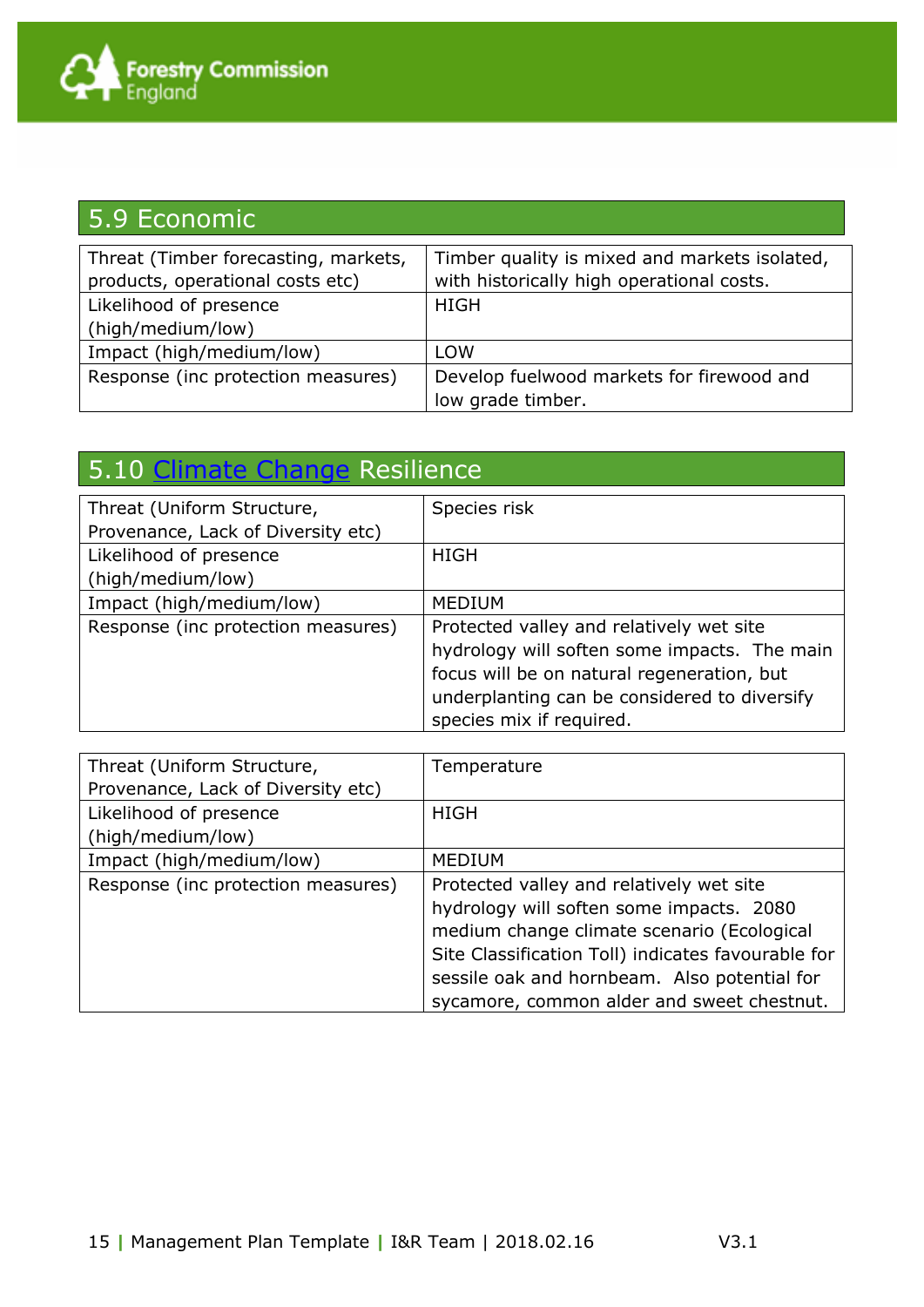#### **Section 6: Management Strategy**

This section requires a statement of intent, setting out how you intend to achieve your management objectives and manage important features identified within the previous sections of the plan. A detailed work programme by sub-compartment can be added to the Plan of Operations.

| <b>Management</b><br><b>Objective / Feature</b>                     | <b>Management Intention</b>                                                                                                                                                                                                                                                                                                                                                                                                                                                                                                                                                                                                                                     |  |  |  |
|---------------------------------------------------------------------|-----------------------------------------------------------------------------------------------------------------------------------------------------------------------------------------------------------------------------------------------------------------------------------------------------------------------------------------------------------------------------------------------------------------------------------------------------------------------------------------------------------------------------------------------------------------------------------------------------------------------------------------------------------------|--|--|--|
| Protect the woodland<br>as a landscape and<br>amenity resource      | The woodland is valued in the local landscape, and the<br>southern section is within the grade II* listed gardens of<br>Trengwainton House as managed by the National Trust. The<br>proposed woodland management plan seeks to protect the<br>mature woodland within the listed gardens.<br>Manage the woodland as continuous cover, with no large<br>scale felling. Control of rhododendron to enable natural<br>regeneration and greater structural diversity.<br>In the longer term, introduce a very light extensive grazing<br>scheme as part of a wider rewilding programme.                                                                              |  |  |  |
| Grade II* Pleasure<br>gardens                                       | The remaining features, notably ponds and ice house will be<br>retained and safeguarded within the woodland.                                                                                                                                                                                                                                                                                                                                                                                                                                                                                                                                                    |  |  |  |
| Control and eliminate<br>rhododendron and<br>other invasive species | The current intention is to seek funding through Countryside<br>Stewardship to clear and control both rhododendron and<br>laurel, smaller patches of bamboo and isolated Japanese<br>knotweed. Cut and burn tops, stack logs as habitat or sell<br>for firewood. Treat stumps with 20% glyphosate solution at<br>time of cutting and/or winch out roots. Spray regrowth with<br>glyphosate (8 litres per hectares, 360g. lite active ingredient)<br>mixed with 3% Mixture B as a surfactant, annually in<br>September until complete elimination is achieved. Phase<br>works over the duration of the planned Higher Tier<br>Countryside Stewardship agreement. |  |  |  |
| Phytophthora ramorum                                                | Potential infection of sweet chestnut on C1 has been<br>reported to FC. If present, then any requirements from a<br>SPHN (Statutory Plant Health Notice) will be followed.                                                                                                                                                                                                                                                                                                                                                                                                                                                                                      |  |  |  |
| Manage the woodland<br>for biodiversity and low<br>key game shoot   | The woodland is currently managed mainly for amenity and<br>as a low-key private shoot for woodcock. The following<br>management works will contribute to this objective:<br>Removal of invasive species<br>Allowing natural regeneration to diversify woodland<br>$\bullet$<br>structure<br>Improved ride structure for maintenance of open<br>$\bullet$<br>spaces in compartment 3 with continued mowing and                                                                                                                                                                                                                                                  |  |  |  |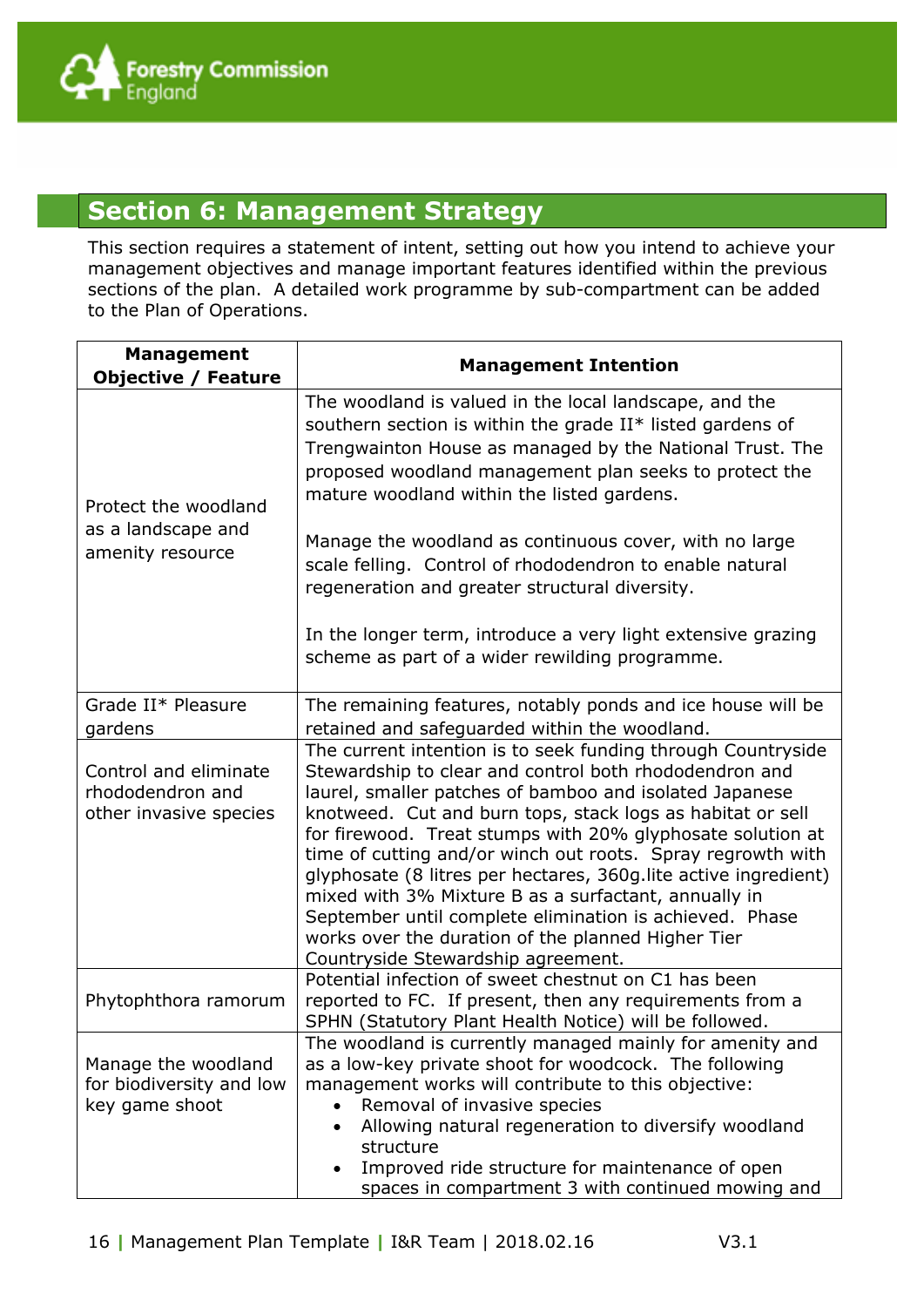

|                                                                             | invasive species control.                                                                                                                                                                                                                                                                                                                                                                                                                                                                                       |  |  |
|-----------------------------------------------------------------------------|-----------------------------------------------------------------------------------------------------------------------------------------------------------------------------------------------------------------------------------------------------------------------------------------------------------------------------------------------------------------------------------------------------------------------------------------------------------------------------------------------------------------|--|--|
| Woodland grants                                                             | This Woodland Management Plan will form an integral part of<br>a wider Higher Tier Countryside Stewardship application for<br>this land holding, which will also include major elements of<br>heathland restoration on adjacent land. As part of this<br>programme it is expected that grant aid will be sought to<br>support the clearance of invasive species, notably<br>rhododendron and laurel.<br>Longer term the woodland is likely to form part of a wider<br>rewilding scheme, supported through ELMS. |  |  |
| Sale of timber and<br>fuelwood to seek to<br>subsidise management<br>costs. | • Thinning of mature timber will be contracted out.<br>• Clearance of rhododendron and laurel will be<br>undertaken by Estate staff, supplemented by<br>additional contractor support where required.<br>• Timber and firewood cordwood from management<br>work will be sold into local markets to partially offset<br>costs.                                                                                                                                                                                   |  |  |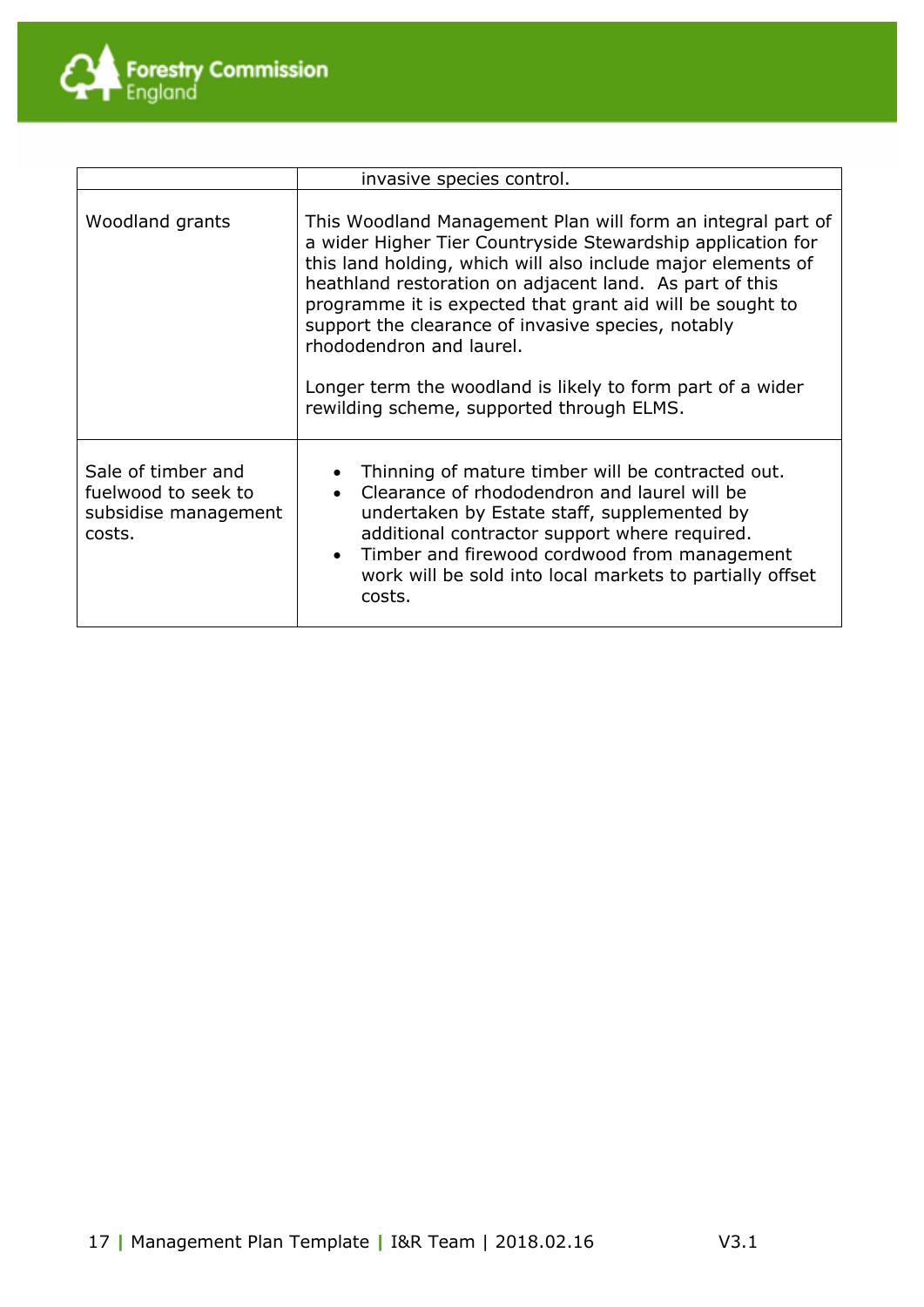

#### **Section 7: Stakeholder Engagement**

There can be a requirement on both the FC and the owner to undertake consultation/engagement. Please refer to Operations [Note 35](http://www.forestry.gov.uk/website/forestry.nsf/byunique/infd-7t9e4j) for further information. Use this section to identify people or organisations with an interest in your woodland and also to record any engagement that you have undertaken, relative to activities identified within the plan.

| <b>Work Proposal</b>              | Individual/<br>Organisation                            | <b>Date</b><br><b>Contacted</b> | <b>Date feedback</b><br>received | <b>Response</b>                                                                                                                                                                                                    | <b>Action</b>                        |  |
|-----------------------------------|--------------------------------------------------------|---------------------------------|----------------------------------|--------------------------------------------------------------------------------------------------------------------------------------------------------------------------------------------------------------------|--------------------------------------|--|
| Management Plan                   | Bolitho Estate.<br>Jenny Olds,<br>Land Agent           | 05.06.2020                      | 12.08.2020                       | Plan adjusted to reflect proposed rewilding scheme.<br>Wider consultation agreed with Estate Land Agent                                                                                                            |                                      |  |
|                                   | Estate<br>Woodsman                                     |                                 | 12.08.2020                       | Information on rhododendron areas and birds of<br>prey provided.                                                                                                                                                   |                                      |  |
|                                   | Cornwall<br><b>Wildlife Trust</b>                      | 05.06.2020                      | 24.06.2020                       | CWT have been involved in the preparation of this<br>plan as they are including it within a wider Higher<br>Tier Countryside Stewardship application and will<br>lead on the planned ELMS funded rewilding scheme. |                                      |  |
|                                   | Madron Parish<br>Council                               | October<br>2020                 | Awaited                          | Bolitho Estate land agent is co-ordinating.                                                                                                                                                                        |                                      |  |
|                                   | Tenants/<br>neighbours                                 | October<br>2020                 | Awaited                          | Bolitho Estate land agent is co-ordinating.                                                                                                                                                                        |                                      |  |
|                                   | Footpath users                                         | October<br>2020                 | Awaited                          | Bolitho Estate land agent is co-ordinating.                                                                                                                                                                        |                                      |  |
| Plans for compartment 2           | Ann Reynolds,<br>Archaeologist,<br>Cornwall<br>Council | October<br>2020                 | Awaited                          | Bolitho Estate land agent is co-ordinating.                                                                                                                                                                        |                                      |  |
| Plans for compartment 2           | <b>Historic</b><br>England. (Ann<br>Preston Jones)     | October<br>2020                 | Awaited                          | Bolitho Estate land agent is co-ordinating.                                                                                                                                                                        |                                      |  |
| Suspected Phytophthora<br>ramorum | Forestry<br>Commission                                 | 19.06.2020                      | Awaited                          | Re Phytophthora<br>ramorum                                                                                                                                                                                         | Any SPHN notice will be<br>followed. |  |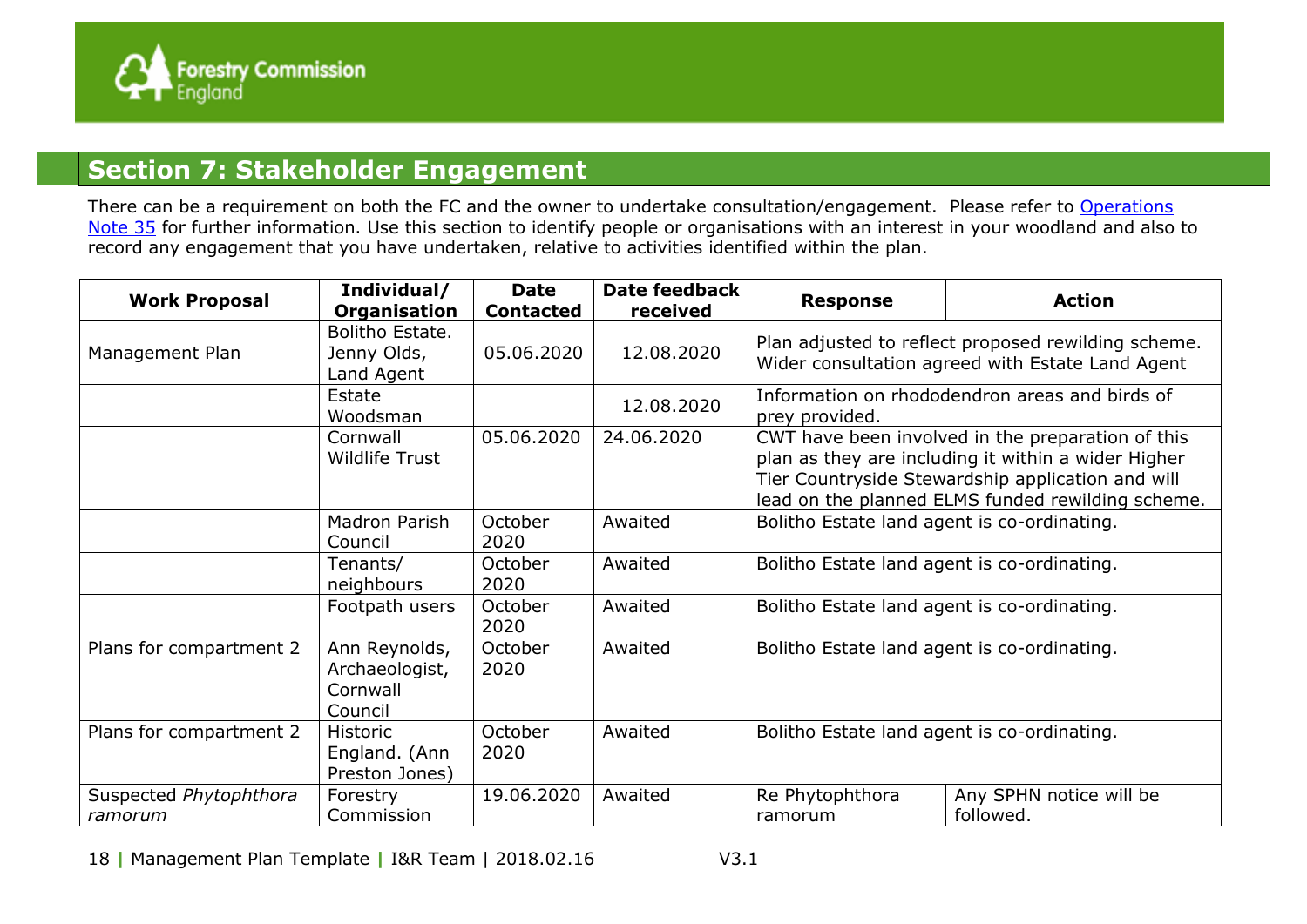

## **Section 8: Monitoring**

Indicators of progress/success should be defined for each management objective and then checked at regular intervals. Other management activities could also be considered within this monitoring section. The data collected will help to evaluate progress.

| <b>Management</b><br><b>Objective/Activities</b>                                 | <b>Indicator of</b><br><b>Progress/Success</b>                                                                  | <b>Method of</b><br><b>Assessment</b>                                   | <b>Frequency of</b><br><b>Assessment</b>                                | <b>Responsibility</b>                                        | <b>Assessment Results</b> |
|----------------------------------------------------------------------------------|-----------------------------------------------------------------------------------------------------------------|-------------------------------------------------------------------------|-------------------------------------------------------------------------|--------------------------------------------------------------|---------------------------|
| Protect the woodland as a<br>landscape and amenity<br>resource                   | Ongoing                                                                                                         | Subjective                                                              | Annually                                                                | Land Agent,<br>supported by<br>Forestry Agent                |                           |
| Manage Grade II* Pleasure<br>gardens                                             | Ongoing<br>Avoid damage to<br>historic features                                                                 | Continuous<br>monitoring                                                | Monthly<br>Annually                                                     | Estate<br>woodsman<br>Land Agent                             |                           |
| Control and eliminate<br>rhododendron and other<br>invasive species              | Annual felling<br>programme TBC                                                                                 | Measure in<br>each March                                                | Annual. Revise<br>targets or<br>resources if<br>required.               | Estate staff                                                 |                           |
| Woodland grants and the<br>sale of timber and fuelwood<br>to seek to cover costs | Contracting costs.<br>Firewood sales                                                                            | Financial<br>controls                                                   | Annual                                                                  | Land Agent                                                   |                           |
| Phytophthora ramorum                                                             | FC diagnosis<br>Felling programme if<br>required<br>Levels of dieback in<br>young or retained<br>sweet chestnut | FC lab test<br>Mark up,<br>contract out<br>Compare with<br>baseline map | Annual                                                                  | Land agent,<br>supported by<br>Forestry Agent if<br>required |                           |
| Manage the woodland for<br>biodiversity and low key<br>woodcock shoot            | Presence of<br>woodcock, population<br>size                                                                     | Known<br>breeding<br>pairs, annual<br>numbers shot                      | Annual for each<br>(summer for<br>breeding, end of<br>winter for shoot) | Estate<br>woodsman                                           |                           |
| Woodland grants                                                                  | Successful CS<br>application                                                                                    | Grant award                                                             | Review every 5<br>years                                                 | Land agent /                                                 |                           |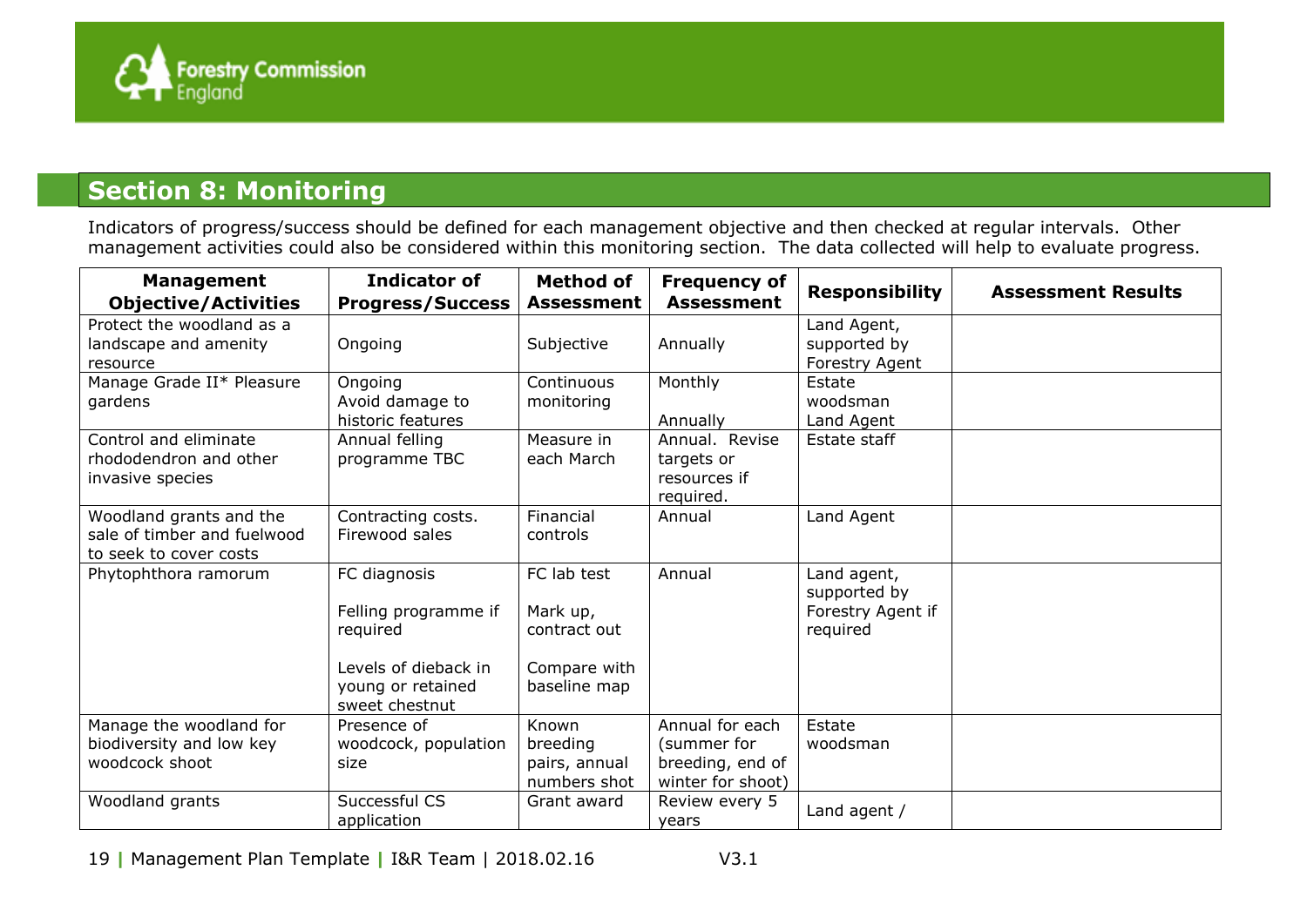

|                           |                                 |  | <b>CWT</b> |                                                                                                                                                                                                                                                                                                                                                                                                                                                                                                                                                                      |
|---------------------------|---------------------------------|--|------------|----------------------------------------------------------------------------------------------------------------------------------------------------------------------------------------------------------------------------------------------------------------------------------------------------------------------------------------------------------------------------------------------------------------------------------------------------------------------------------------------------------------------------------------------------------------------|
| Overall Landscape Project | monitoring systems and targets. |  |            | The landscape project will be subject to development and negotiation within the context of the proposed ELMS<br>(Environmental Land Management Scheme). If this scheme is successfully developed a series of monitoring<br>systems will be developed to ensure the right levels of grazing are compatible with the long term conservation<br>and ecological enhancement of both the woodland and the adjoining areas of land managed within the scheme.<br>The Forestry Commission will be consulted on any such scheme and will have an opportunity to help develop |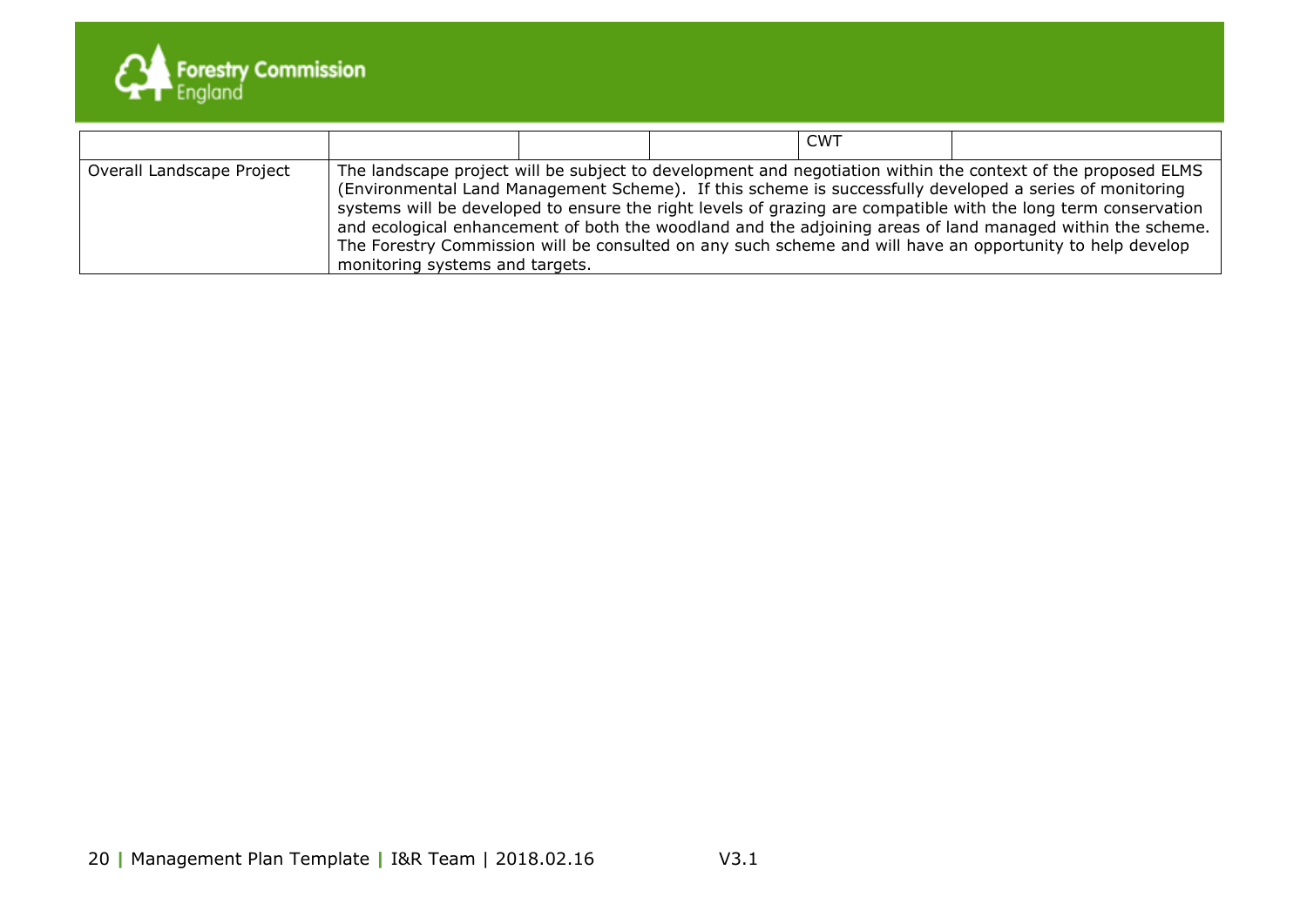

# **UK Forestry Standard woodland plan assessment**

**For FC office use and approval only:**

|                                                                                                                                                                                                                                                                                                                                                                                             | UKFS management plan criteria Minimum approval requirements                                                                                                                                                                                                                                                                                                                                                                                                                        | <b>Achieved</b>  | <b>Review notes</b> |
|---------------------------------------------------------------------------------------------------------------------------------------------------------------------------------------------------------------------------------------------------------------------------------------------------------------------------------------------------------------------------------------------|------------------------------------------------------------------------------------------------------------------------------------------------------------------------------------------------------------------------------------------------------------------------------------------------------------------------------------------------------------------------------------------------------------------------------------------------------------------------------------|------------------|---------------------|
| <b>Plan Objectives:</b><br>Forest management plans should state the<br>objectives of management and set out how<br>an appropriate balance between social,<br>economic, environmental objectives will be<br>achieved.                                                                                                                                                                        | • Management plan objectives are stated.<br>• Consideration is given to environmental,<br>economic and social objectives relevant to the<br>vision for the woodland.                                                                                                                                                                                                                                                                                                               | Yes/No           |                     |
| Forest context and important features<br>in management strategy:<br>Forest management plans should address<br>the forest context and the forest potential<br>and demonstrate how the relevant<br>interests and issues have been considered<br>and addressed.                                                                                                                                | Management intentions communicated in Sect.6<br>of the management plan are in line with stated<br>objective(s) in Sect. 2.<br>Management intentions should take account of:<br>• Relevant features and issues identified in the<br>woodland survey (Sect. 4).<br>• Any potential threats to and opportunities for<br>the woodland, as identified under woodland<br>protection (Sect. 5).<br>• Relevant comments received from stakeholder<br>engagement are documented in Sect. 7. | Yes/No           |                     |
| <b>Identification of designations within</b><br>and surrounding the woodland site:<br>For designated areas, e.g. National Parks<br>or SSSI, particular account is taken of<br>landscape and other sensitivities in the<br>design of forests and forest infrastructure.<br>Felling and restocking to improve<br>forest structure and diversity:<br>When planning felling and restocking, the | • Survey information (Sect. 4) identifies any<br>designations that impact on woodland<br>management.<br>• Management intentions (Sect. 6) have taken<br>account of any designations.<br>• Felling and restocking proposals are consistent<br>with UKFS design principles (for example scale<br>and adjacency).                                                                                                                                                                     | Yes/No<br>Yes/No |                     |
| design of existing forests should be re-                                                                                                                                                                                                                                                                                                                                                    | • Current diversity (structure, species, age                                                                                                                                                                                                                                                                                                                                                                                                                                       |                  |                     |